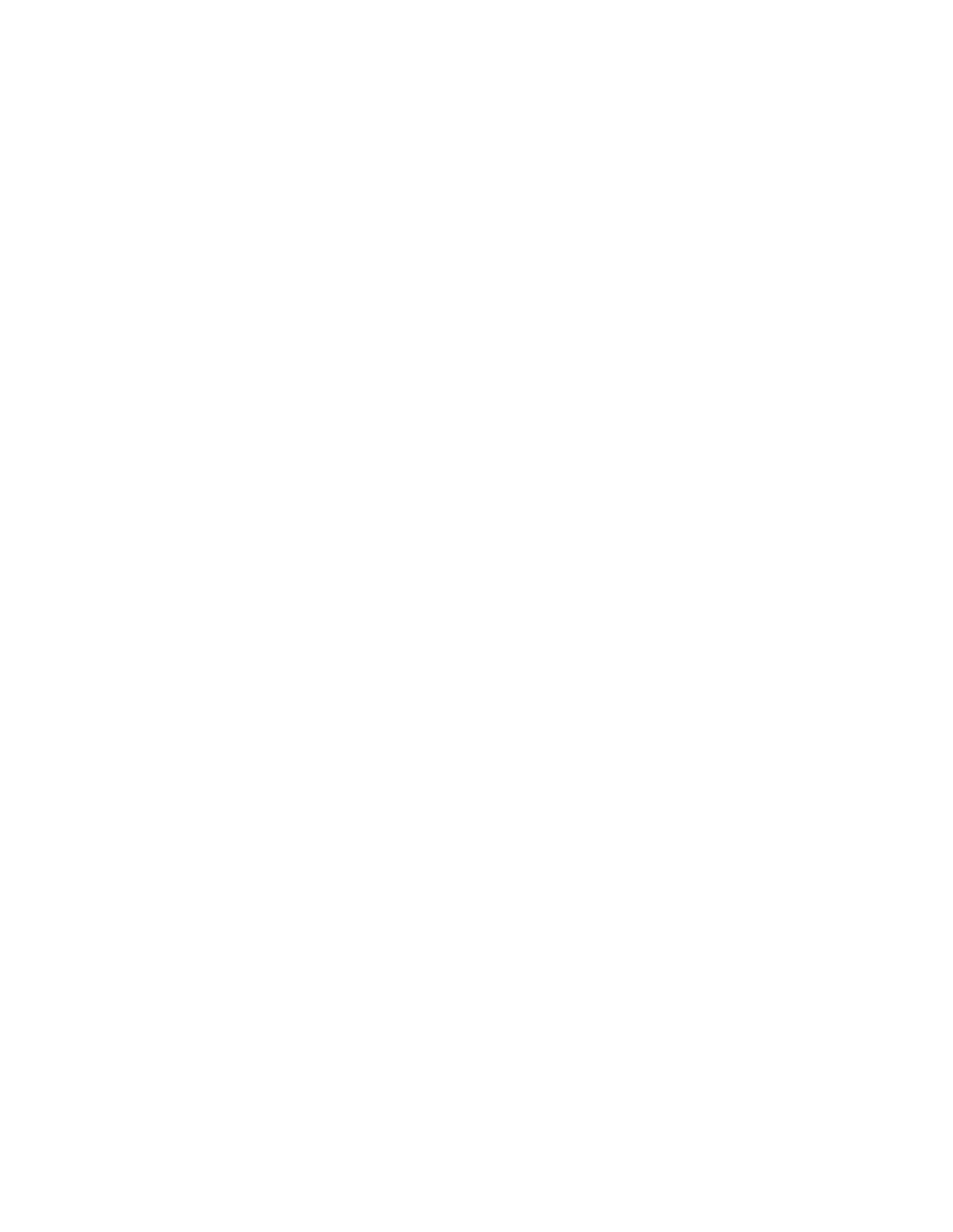# **TABLE OF CONTENTS**

| Availability of Board-Certified/Eligible Addictionologists to Support Rural Detox |  |
|-----------------------------------------------------------------------------------|--|
|                                                                                   |  |
|                                                                                   |  |
|                                                                                   |  |
|                                                                                   |  |
|                                                                                   |  |
| Rural Detoxification Services within the Substance Abuse Treatment Systems 21     |  |
|                                                                                   |  |
|                                                                                   |  |
|                                                                                   |  |
|                                                                                   |  |
|                                                                                   |  |
|                                                                                   |  |
|                                                                                   |  |
|                                                                                   |  |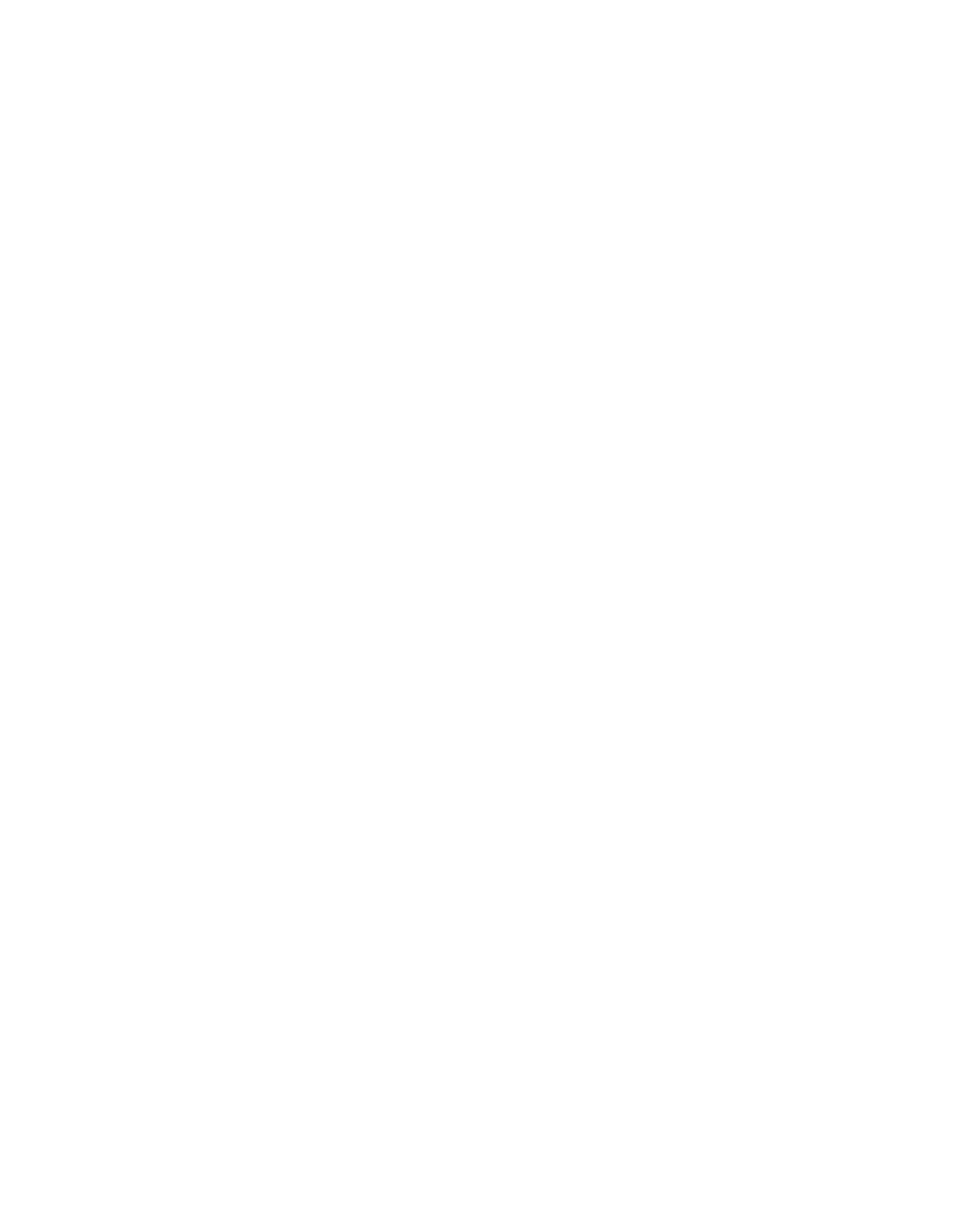# <span id="page-4-0"></span>**EXECUTIVE SUMMARY**

Detoxification (detox) services are an important component in the treatment of substance abuse, serving as a gateway to longer term treatment. Detox includes a set of interventions designed to manage acute intoxication and withdrawal while minimizing the medical complications and/or physical harm caused by withdrawals from substance abuse. The national literature has little to say about the availability and delivery of these services in rural areas – defined as living in a non-metropolitan county as designated by the Office of Management and Budget. Using a national inventory of facilities providing substance abuse treatment services, we identified rural detox providers and surveyed them to examine their characteristics, access issues for detox services, and the fit of rural detox services within the substance abuse treatment system. We also examined the geographic distribution of these providers among large rural towns, small rural towns, and isolated rural areas.

The results of the 2008 survey indicate that most rural residents (82%) live in a county without a detox provider and that providers are concentrated in large rural towns. While rural detox providers offer care across a number of substances, the full range of professionally-recommended detox services is incomplete in rural areas. Travel distances to detox services are lengthy and access to specialty programs for patients with specific needs (e.g., adolescents) is limited.

#### **The full continuum of detox services is unavailable in rural areas, prohibiting individualized placement.**

Rural detox providers do not offer the full continuum of detox services defined by the American Society of Addiction Medicine. 1 This may result in a single treatment model or level of care imposed on patients, despite the recognition that care should be tailored to individual needs. Rural providers typically offer more intensive inpatient and residential service compared to less intensive ambulatory services. The majority of rural providers offer a medical detox model with some social aspects; however, among more isolated areas, providers are more likely to offer a social only or primarily social model with some medical aspects. Isolated rural areas are often unable to admit patients due to medical instability. These areas may be unable to provide the full range of services for the most complex patients.

#### **Few facilities in rural areas offer special detox programming for adolescents and other subpopulations.**

In general, programming for specific populations is uncommon in all rural areas; however, providers in isolated rural areas offer even fewer specialized programs. The lack of available programs for special populations (e.g., seniors, pregnant/postpartum women, adolescents) may inhibit access to detoxification services for these populations, or may limit the effectiveness of detoxification services. This may be an especially critical omission given the high rate of substance abuse among rural youth.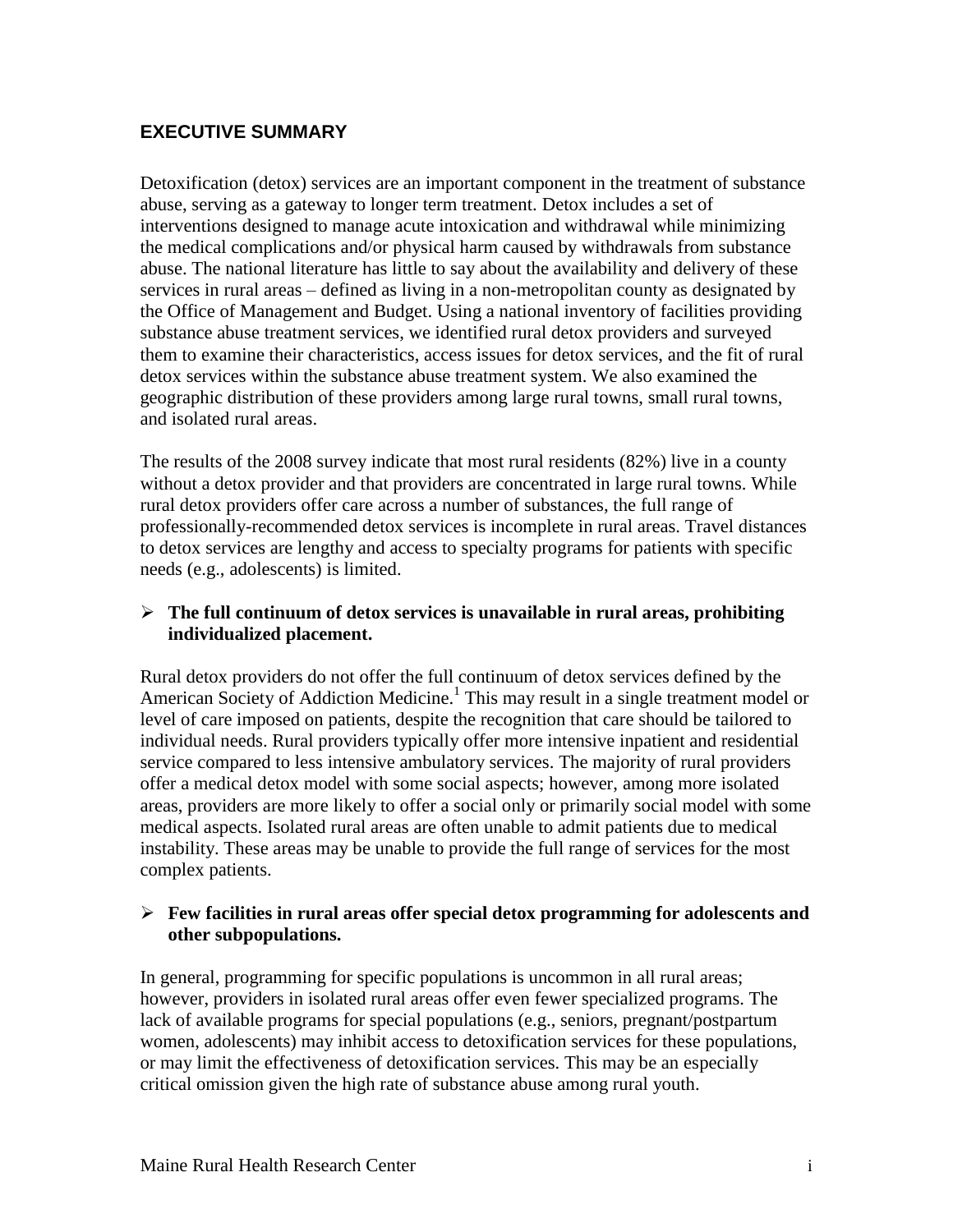#### **Limited payment options may inhibit access to rural detox services.**

We found limited acceptance of public coverage and infrequent use of sliding fee scales among rural detox providers and this may deter access to services by individuals with limited economic means.

#### **Use of wait lists, admission denials, and lack of referral options for excess patients suggest inadequate capacity for detox services across rural areas, with the most urgent needs apparent in isolated areas.**

Approximately one-third of rural detox providers have a formal waiting list for patients wishing to access services and one-third have been unable to admit one or more patients within the last 60 days. Rarely do facilities in the most rural areas have the option of referring these patients to other local detox providers. Most often, the patients they are unable to admit are referred to the hospital emergency department or a provider outside their community, indicating lack of adequate local capacity.

#### **Isolated rural areas more heavily rely on informal community resources for treatment services following detox.**

Detox providers in large rural towns receive more referrals from the medical community such as hospital emergency departments, primary care and medical services, the mental health system, and the substance abuse system. In contrast, small rural towns and isolated areas have more referral sources among community providers, such as the social services system, criminal justice system, and schools. When patients are discharged from detox programs, they are commonly referred to outpatient programs across all rural areas; however, in isolated rural areas, they are also referred to counseling and self-help groups, implying a greater reliance on less intensive treatment settings.

Policymakers should expand the array of services in rural areas to meet individualized treatment needs. Our research suggests that rural detox providers may need to consider factors such as distance from treatment facility when determining the appropriate level of care for rural patients. It is important to facilitate access to detox services despite transportation issues or a lack of adequate capacity because detox facilitates access to further substance abuse treatment. Substance abuse has real social and economic costs, and treatment may result in savings based on improvements in health and functioning and reductions in crime.<sup>2,3,4</sup> This suggests that consideration of the potential payoffs—in both social and economic terms—is appropriate when deciding how much to invest in detox services in rural areas.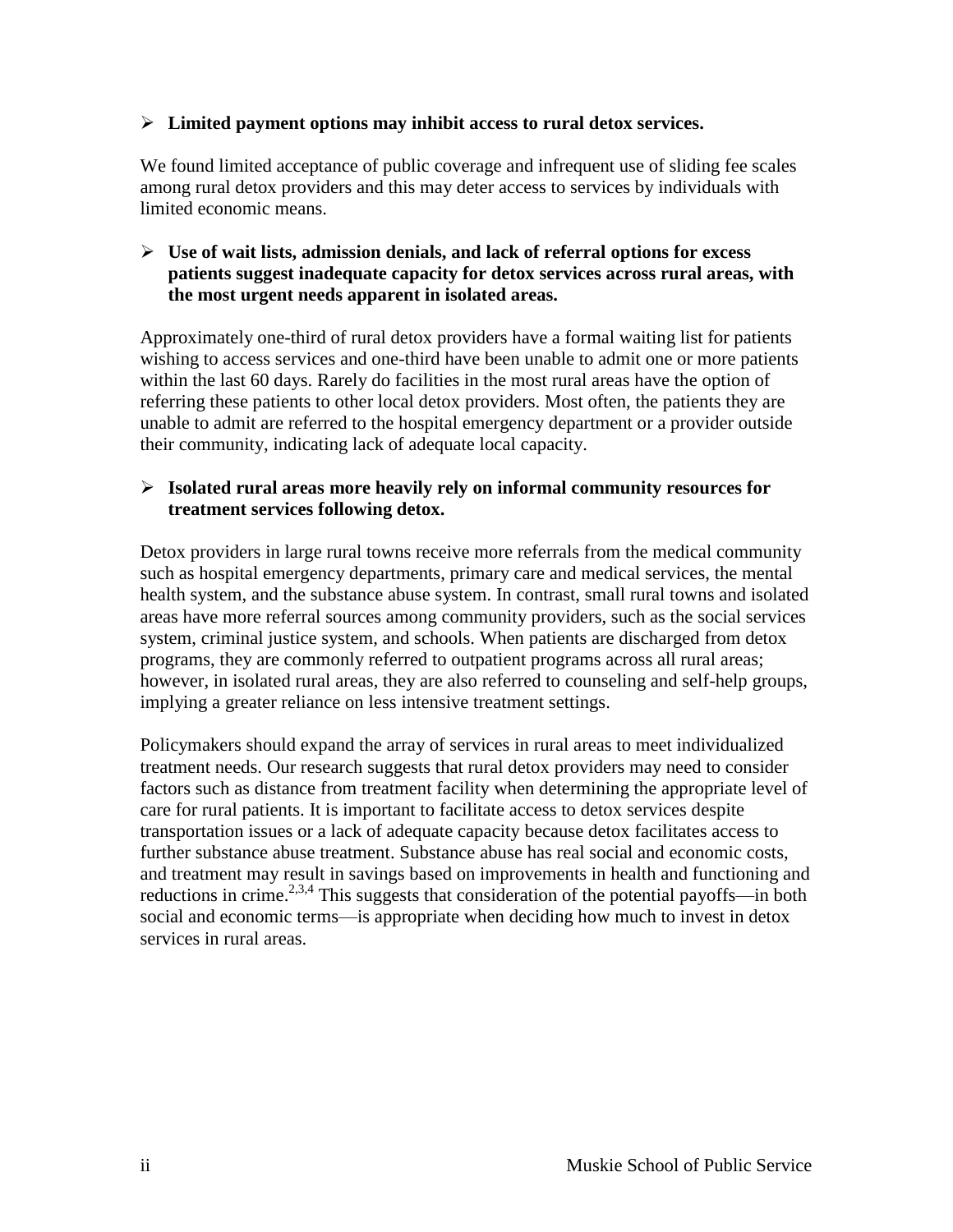# <span id="page-6-0"></span>**INTRODUCTION**

Detoxification (detox) services are an important component in the treatment of substance abuse, serving as a gateway to longer-term treatment. Detox includes a set of interventions designed to manage acute intoxication and withdrawal while minimizing the medical complications and/or physical harm caused by withdrawals from substance abuse. This process consists of three components: evaluation, stabilization, and fostering patient entry into substance abuse treatment. A successful detoxification program can be partly measured by the progression from detox to entry into and compliance with substance abuse treatment.<sup>5</sup>

Detoxification, especially when supervised by medical professionals, can prevent lifethreatening complications and symptoms associated with withdrawal. The signs and symptoms of alcohol and sedative withdrawal, for example, may include seizures, hyperthermia, and delirium. Medical complications associated with opioid withdrawal, while usually not life-threatening, can include gastrointestinal issues and exacerbation of pre-existing cardiac issues. Withdrawal from other substances, such as stimulants, does not generally lead to life-threatening complications, although supervised detox may be warranted given the risk of seizures and cardiac problems in some patients. While alcohol, sedative, and opioid withdrawal may be treated with medications, medication is generally not required to treat withdrawal from stimulants, inhalants, marijuana, and other drugs.<sup>5</sup> Detoxification is more than simply the treatment of withdrawal symptoms, however. Aside from managing the medical aspects of withdrawal, detoxification is intended to prepare patients for treatment and recovery. This requires engaging patients in the transition to longer-term treatment. The Substance Abuse and Mental Health Services Administration identifies seven strategies for engaging and retaining patients in detoxification:

- Educate the patient on the withdrawal process;
- Use support systems;
- Maintain a drug-free environment;
- Consider alternative approaches;
- Enhance motivation;
- Tailor motivational intervention to stage of change; and
- Foster a therapeutic alliance.<sup>5</sup>

Among these strategies, one of the most important is the development of a therapeutic alliance, which can contribute to successful outcomes by ensuring that patients feel themselves part of a healthy support network in which they receive empathy in a nonjudgmental environment. Establishing a therapeutic alliance during detox may aid in successful transition to treatment and recovery, highlighting the importance of available and appropriate detox services. The availability of substance abuse treatment and intensive services, such as inpatient and opioid treatment programs, is limited in rural areas, especially among counties not adjacent to urban areas.<sup>6</sup>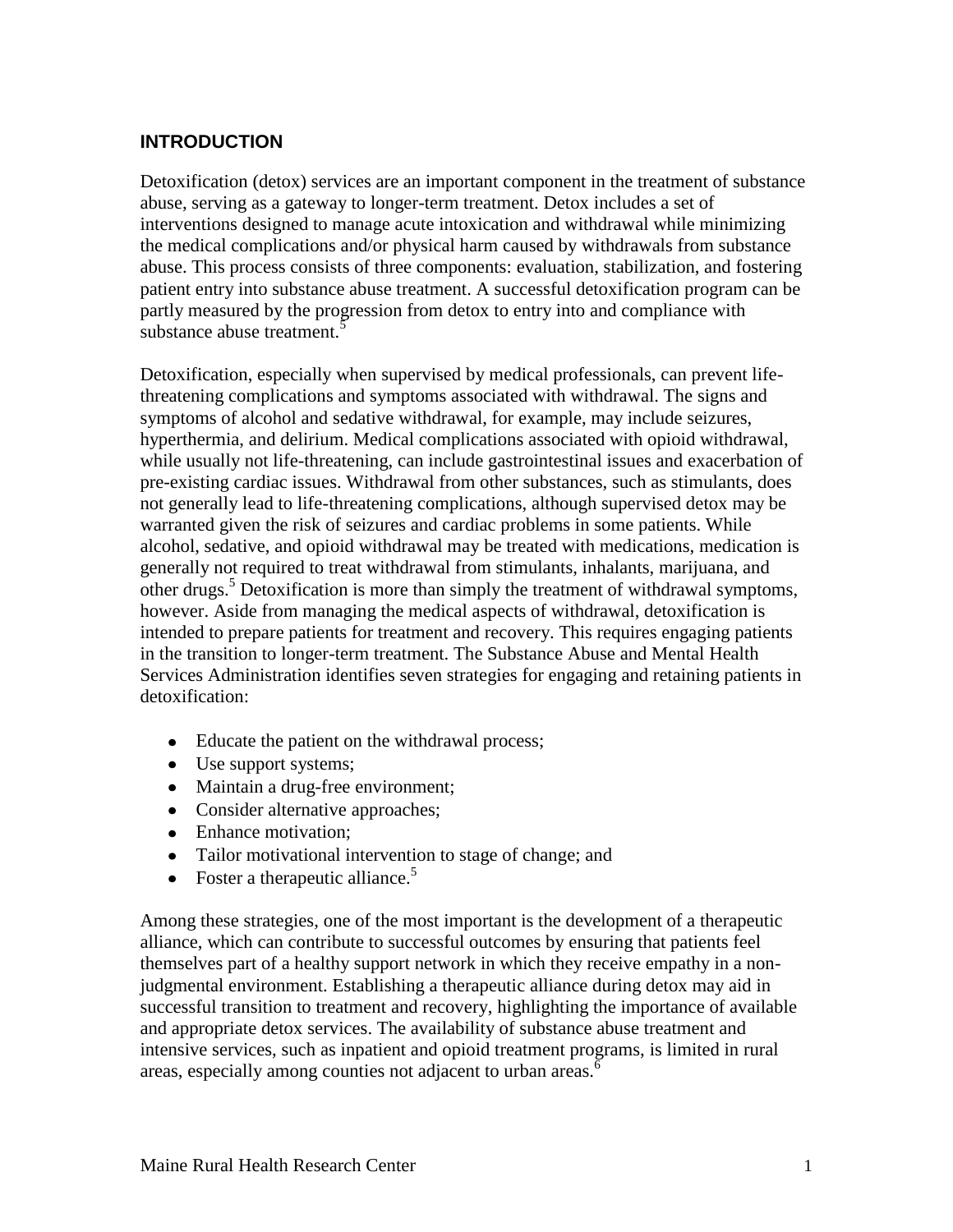The national literature has little to say about the availability and delivery of rural detox services. Anecdotal evidence suggests that patients in rural areas face limited access to detox services, particularly for drugs such as opiates and methamphetamines.<sup>7,8</sup> For our purposes, rural is defined as living in a non-metropolitan county as designated by the Office of Management and Budget (OMB). Within rural areas, we used the Rural Urban Commuting Area Codes to categorize large rural towns, small rural towns, and isolated rural areas (see the Appendix). We identified large rural towns as micropolitan areas (e.g., non-metropolitan towns) with a population of 10,000-49,999 or micropolitan areas with a primary commuting pattern to another micropolitan area and only low secondary commuting patterns to densely settled areas. Small rural towns are non-metropolitan (e.g., small towns) with a population of 2,500-9,999 or small towns with a primary commuting flow to another small town and only low secondary commuting patterns to densely settled areas or large rural towns. Isolated rural areas are non-metropolitan areas with a population of less than 2,500 with secondary commuting patterns to large or small rural towns and only low secondary commuting patterns to a densely settled area.

The Substance Abuse and Mental Health Administration has compiled a Treatment Facility Locator, a continuously updated, comprehensive listing of all known substance abuse treatment facilities in the United States. $\frac{3}{5}$  Through this source, we identified 2,442 facilities that provide detox services.<sup>\*</sup> Of these facilities, the vast majority (83%) are located in urban and suburban areas. Among the remaining facilities, 10% are located in large rural towns and 7% in small rural towns or isolated rural areas.<sup>†</sup> Detoxification services for certain substances may be even more unevenly distributed; for example, 95% of facilities providing methadone detox services are located in urban and suburban areas.

Historically, substance abuse prevalence has been similar or lower in rural areas compared to urban. In contrast, recent work suggests growing rates of substance abuse among rural youth (ages 12-17 years) and within the smallest rural towns. Rural youth had higher rates of past year use of alcohol, cocaine, inhalants, and methamphetamine compared to urban youth. Young adults (ages 18-25 years) in the most sparsely populated rural areas had twice the rate of methamphetamine and OxyContin® use as that of young adults in urban areas. Youth from small rural areas were more likely to engage in binge drinking, heavy drinking, and driving under the influence than urban youth.<sup>10,11</sup> Additionally, treatment admissions for narcotic painkiller abuse and methamphetamine/amphetamine abuse have grown substantially in rural counties.<sup>12,13</sup> These analyses suggest a growing prevalence of substance abuse problems in rural areas.

Given the limited information on the availability of detox services in rural areas, this exploratory study provides valuable information for national and state-level policymakers (including those within state mental health and substance abuse agencies) and community-level stakeholders. This project sought to answer the following research questions:

 $\overline{a}$ 

Substance Abuse and Mental Health Services Administration. Substance Abuse Treatment Facility Locator. [Online]. Available: http://dasis3.samhsa.gov/. [November 14, 2005].

<sup>†</sup> Identified through the use of a four-tiered consolidation of the 2000 Rural Urban Commuting Area codes zip code approximation file.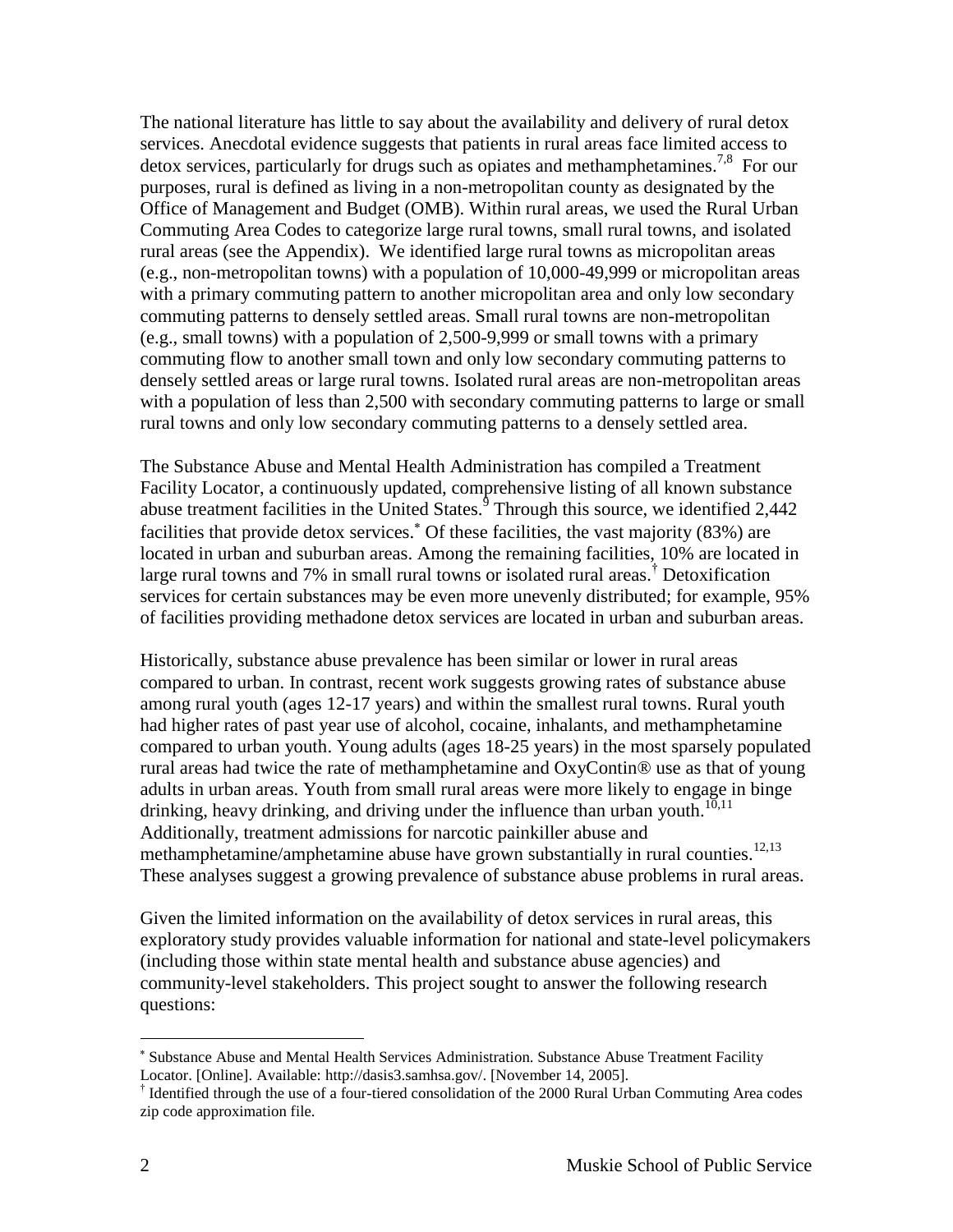- What are the organizational, practice, staffing, and clinical characteristics of rural detoxification providers?
- What are the access issues related to detoxification services in rural communities?
- What are the issues related to referral of patients once their course of detoxification is complete?
- How do rural detoxification services fit within the substance abuse treatment system?
- What are the major challenges facing rural detoxification providers? What policy incentives and support might help to overcome these challenges?

Much past substance abuse work has compared all urban areas to all rural areas, regardless of population size or adjacency to more populated areas. Given the differences in substance abuse prevalence by different types of rural areas, this study includes analysis of detox facility location in rural areas by population size and adjacency to urban areas.

# <span id="page-8-0"></span>**METHODS**

The Treatment Facility Locator, maintained by SAMHSA, is a national inventory of facilities providing substance abuse treatment services. It is maintained on SAMHSA's website to assist individuals in finding appropriate treatment services in their area. The Locator draws data from the annual National Survey of Substance Abuse Treatment Services. The Locator includes:

- Private and public facilities that are licensed, certified, or otherwise approved for inclusion by their State substance abuse agency and
- Treatment facilities administered by the Department of Veterans Affairs, the Indian Health Service, and the Department of Defense.

It includes facilities and agencies providing the following substance abuse treatment services: inpatient hospital services, residential treatment and rehabilitation services, outpatient treatment and rehabilitation services, detoxification services, opioid treatment programs, DUI/DWI programs that include treatment, and halfway house programs that include treatment. Contained within the Locator is information on the types of services offered at each facility.

From the Locator, we identified 2,442 facilities that reported offering detoxification services. To identify facilities offering detox services in rural areas, we linked these data to the Version 2.0 Rural Urban Commuting Area (RUCA) codes developed by the WWAMI Rural Health Research Center and the Department of Agriculture's Economic Research Service. ‡ As described above, we consolidated the non-metropolitan RUCAs

 $\overline{a}$ ‡ Additional information on the RUCAs, including downloadable files, is available at this website: http://depts.washington.edu/uwruca/.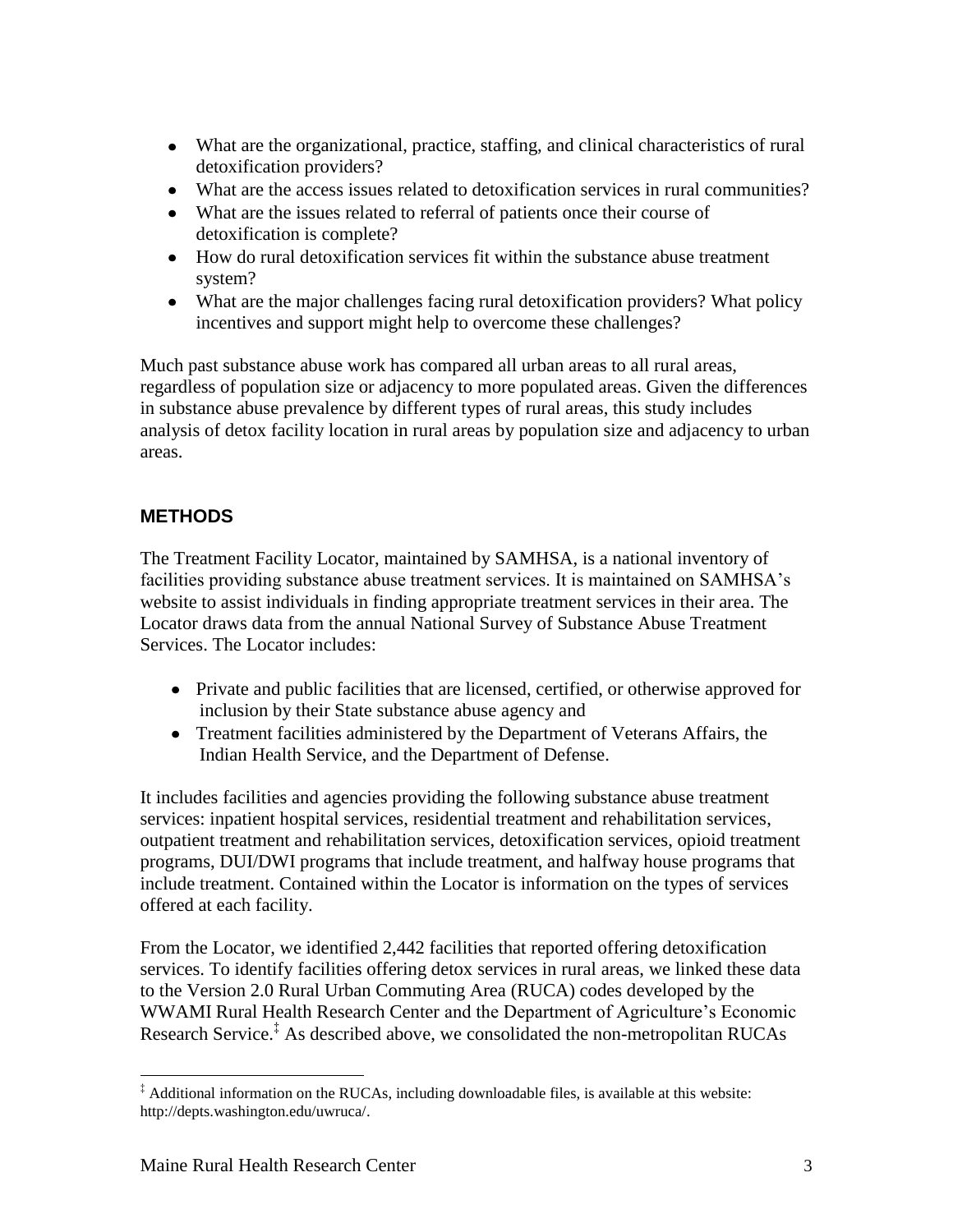into three categories based on their population size and major commuting patterns: large rural towns, small rural towns, and isolated rural areas (see Appendix for more details). This process identified 419 rural facilities providing detoxification.

Because of the small population of rural detox providers, our sampling frame of 419 rural detox facilities also became the population for our telephone survey.<sup>§</sup> We completed telephone surveys with 374 of the 419 rural facilities for a response rate of 89%. Among the 45 non-respondents, 13 facilities refused to participate in the survey, we were unable to schedule appointments to conduct the survey with 31 facilities, and one facility was closed. Of the 374 respondents, 235 facilities confirmed that they offered detox services. These facilities were asked a series of questions about the organizational, practice, staffing, and clinical characteristics of the detoxification services offered as well as the challenges of providing detoxification services. Using the resulting data and data from the Locator, we conducted a descriptive analysis of detox facilities across our three categories of rural towns and areas (Table 1).

| Table 1. Fulliber and I creent of Detox I foviders by Devel of Kuranty |                         |                         |                            |  |
|------------------------------------------------------------------------|-------------------------|-------------------------|----------------------------|--|
|                                                                        | <b>Large Rural Town</b> | <b>Small Rural Town</b> | <b>Isolated Rural Area</b> |  |
| Number                                                                 | 149                     |                         |                            |  |
| Percent                                                                | 39.8%                   | 17.9%                   | 5.1%                       |  |

**Table 1: Number and Percent of Detox Providers by Level of Rurality**

Of the 374 respondents asked if they offered detox surveyed, 139 said they had ended their detox program within the previous two years  $(n=19)$ , never had a detox program  $(n=113)$ , or did not know whether they offered detox  $(n=7)$ . In consulting with the data collection agents, it is unclear why the data included so many facilities that did not now or ever offer detox. Data guidelines available through SAMHSA note that these data require constant updating and careful coordination between the states and the data collection agencies because facility information changes frequently and updates vary in their accuracy and timeliness.<sup>14</sup> It may be that our analysis reveals gaps in facility information updates as well as problems in accurately identifying detox providers within the Locator. We report on these 132 respondents in the findings section.

# <span id="page-9-0"></span>**FINDINGS**

<span id="page-9-1"></span>Findings are presented below describing the characteristics of rural detoxification providers, access issues for rural detoxification services, and the fit of rural detoxification services within the substance abuse treatment system. Findings are also presented on the 139 facilities that do not provide detox services.

 $\overline{a}$ 

<sup>§</sup> To obtain a copy of the survey, please contact Melanie Race at mrace@usm.maine.edu.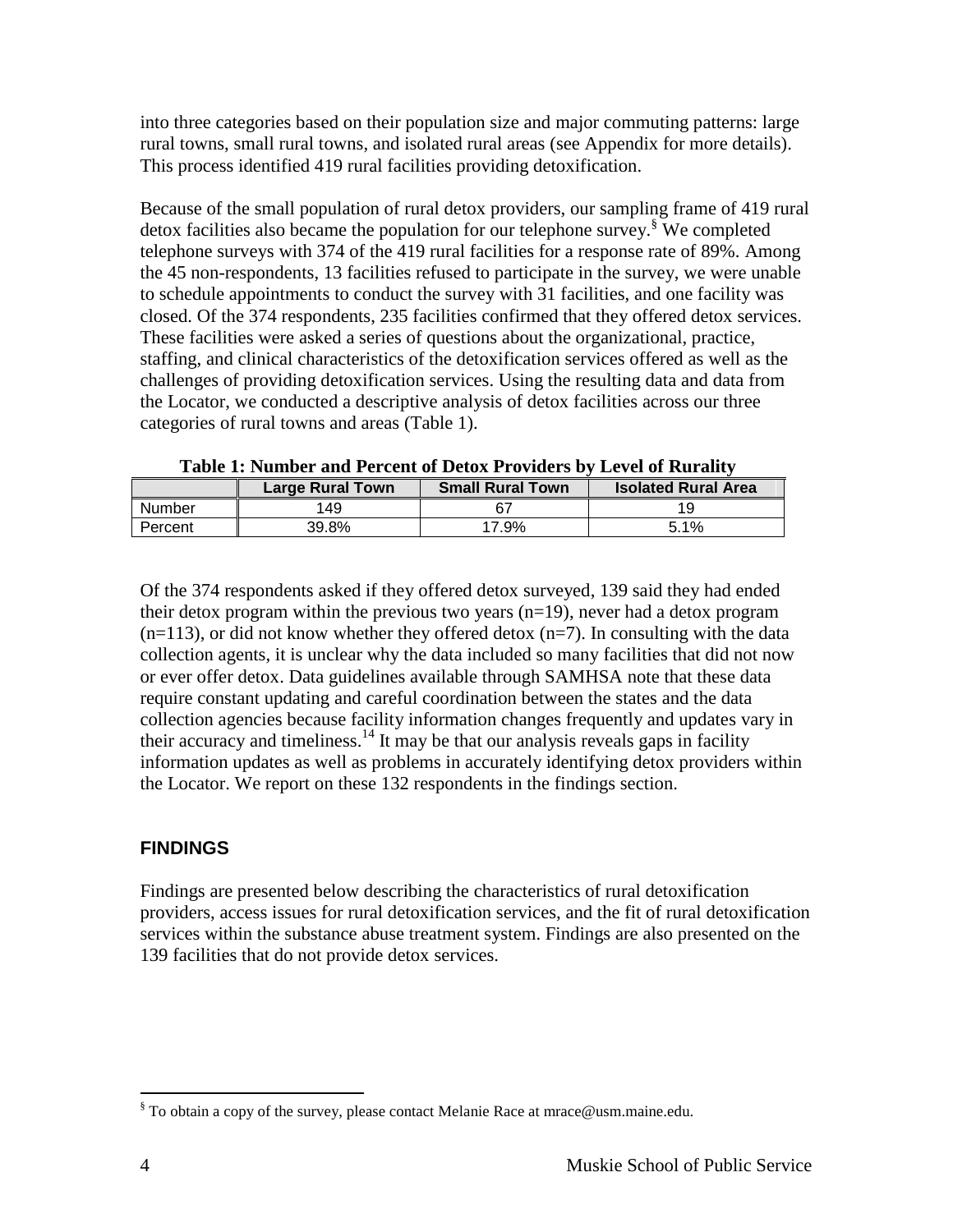## **Characteristics of Rural Detoxification Providers**

An extensive literature review uncovered little information on the characteristics and role of detox services in rural areas of the United States. Our survey provided information on the organizational and clinical characteristics of rural detox providers, including distribution of rural detox providers across types of rural areas, the usual service area, inpatient and residential bed capacity and ambulatory treatment capacity, models of detox services used (e.g., medical and social models of detox), the continuum of detox services in rural areas, and employment of addictionologists by rural detox services. We also conducted a supplemental analysis of rural counties with and without detox providers using our survey data linked to zip code and county data from the University of Missouri.

#### *Results:*

 $\overline{a}$ 

- $\triangleright$  In summing population across counties, we found that over 40 million (82%) people live in a rural county without a detox provider. $\pm$
- Exercise Nural detox providers are concentrated in large rural towns (63%; n=149), with a much smaller concentration in small rural towns (29%; n=67) and very few in isolated rural areas (8%; n=19).
- $\triangleright$  Relative to population, the number of rural detox providers is greater in large and small rural towns (0.5 providers and 0.4 providers respectively per 100,000 population) than in isolated rural areas (0.2 providers per 100,000 population) (Figure 1).
- $\triangleright$  Almost two-thirds of rural detox providers have a primary focus on substance abuse treatment (Figure 2). Respondents in large rural towns are slightly more likely to provide services in a substance abuse–only setting (69% vs. 63% for small rural towns and isolated rural areas). Respondents in small rural towns and isolated rural areas are slightly more likely than those in large rural towns to provide services in a mixed mental health/substance abuse setting (30% and 26% vs. 23% for large rural towns).
- $\triangleright$  General health facilities play a larger role in detox services in isolated rural areas (10.5%) and small rural towns (7.5%) compared to large rural towns (2%).

<sup>±</sup> Because we had provider zip codes and zip codes do not perfectly align with counties, our estimate of counties without a detox provider included only those we could definitively identify as having no detox provider. As a result, our 40 million figure likely underestimates rural residents living in counties without a detox provider. Additional information on zip codes and counties, including downloadable files, is available from Blodgett J., Missouri Census Data Center, Office of Social and Economic Data Analysis, University of Missouri, at: http://mcdc2.missouri.edu/webrepts/geography/ZIP.resources.html.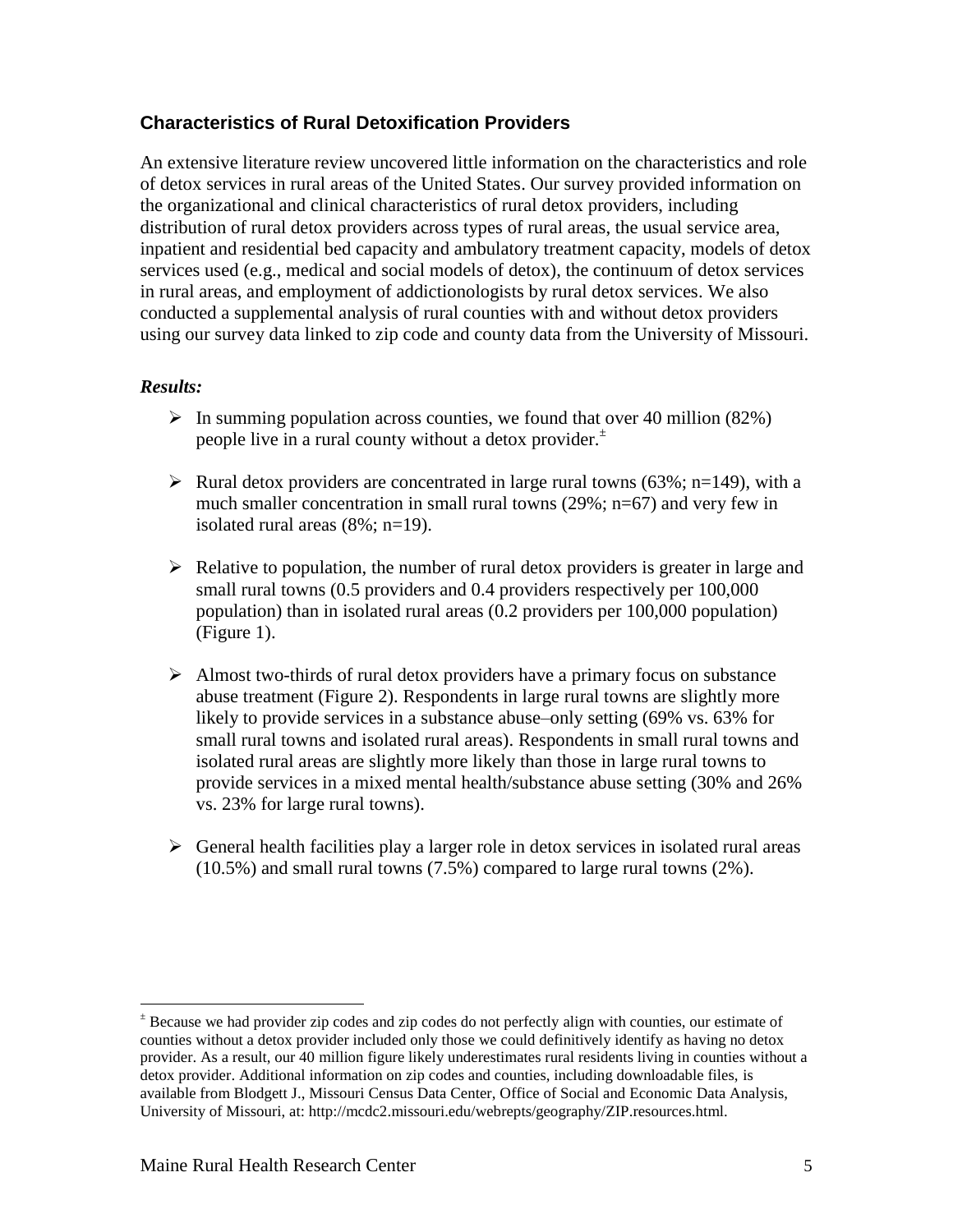



#### <span id="page-11-0"></span>**Usual Service Radius**

The limited supply of rural specialty mental health and substance abuse services creates access barriers for rural residents including greater travel distances and limited choice of providers.<sup>15</sup> For alcohol abuse treatment, less than half of adults with alcohol dependence in the most rural counties have a choice of two or more facilities within 15 miles.<sup>16</sup> Patient choice is an important factor in meeting the varied needs of individuals seeking substance abuse treatment. Lack of patient choice may exacerbate any disconnect between available services and local norms and beliefs, resulting in treatment avoidance.<sup>17</sup> When the Department of Veterans Affairs limited patient choice by regionalizing inpatient addiction services, the number of rural veterans receiving substance abuse services declined. While outpatient services may be viewed as substitutes for inpatient services, they were found to be inadequate for rural residents because of distance and transportation issues.<sup>18</sup> As one way of assessing travel distances,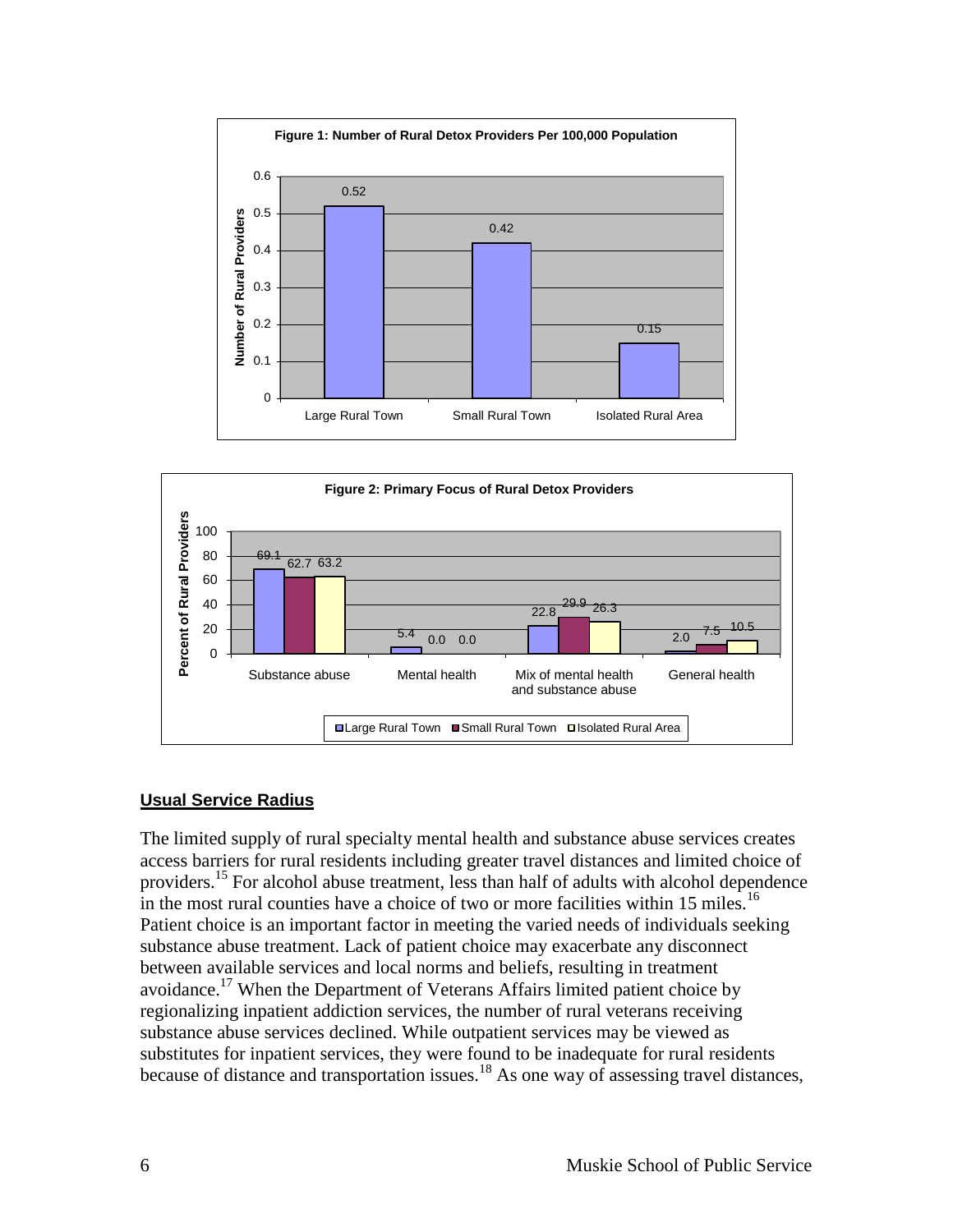we asked facilities to describe their usual service radius in miles. Additionally, we looked at the frequency of multiple providers within the same zip code.

#### *Results:*

- $\triangleright$  Over half (58%) of rural detox providers have a usual service area radius greater than 100 miles (Figure 3).
- $\triangleright$  In isolated rural areas, nearly two-thirds (63%) of providers have a service radius greater than 100 miles. Another 32% of these providers have a radius of 51-100 miles. Taken together, 95% of these providers serve some patients living 51 miles or more from the detox facility.
- $\triangleright$  Virtually no rural detox providers have a usual service area of 10 miles or less and very few providers have a service area of 25 miles or less.
- In a small proportion of cases (11%; n=25), more than one detox provider was located within the same zip code and this occurred most often in large rural towns (n=16). This confirms that most rural detox providers are the sole providers for their communities.



#### <span id="page-12-0"></span>**Service Capacity**

To examine capacity for key inpatient and outpatient services, respondents were asked to provide a count of their inpatient and residential beds as well as patient capacity for partial hospitalization/day treatment, intensive outpatient, and regular outpatient services. The American Society of Addiction Medicine (2001) notes that inpatient care emphasizes clinical support while residential care emphasizes peer and social (i.e., nonmedical) support. Partial hospitalization/day treatment, intensive outpatient, and outpatient services can be understood as progressively less intensive and specialized care along the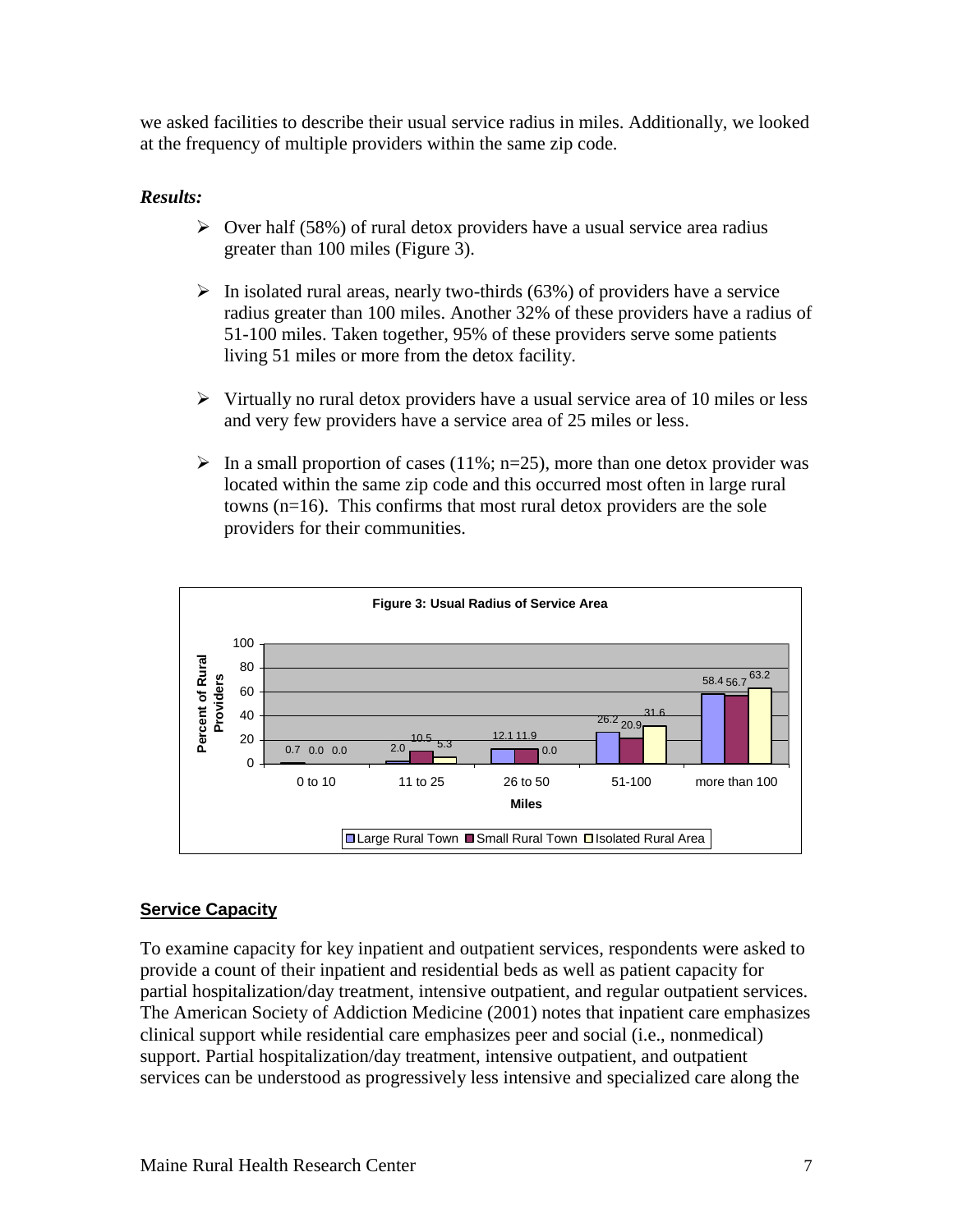continuum of detoxification services. We calculated mean beds and patients per 100,000 population when the reported number was greater than zero.

- $\triangleright$  Detox providers in small rural towns and isolated rural areas have lower numbers of both inpatient and residential beds per 100,000 population compared to large rural towns (Figure 4).
- $\triangleright$  Small rural town providers can accommodate more outpatients (19.3 patients per 100,000 population), compared to large rural towns (13.0 patients per 100,000 population) and isolated rural areas (1.4 patients per 100,000 population) (Figure 5).
- $\triangleright$  Across all types of outpatient services, providers in isolated rural areas have a far lower average patient capacity compared to large and small rural towns.

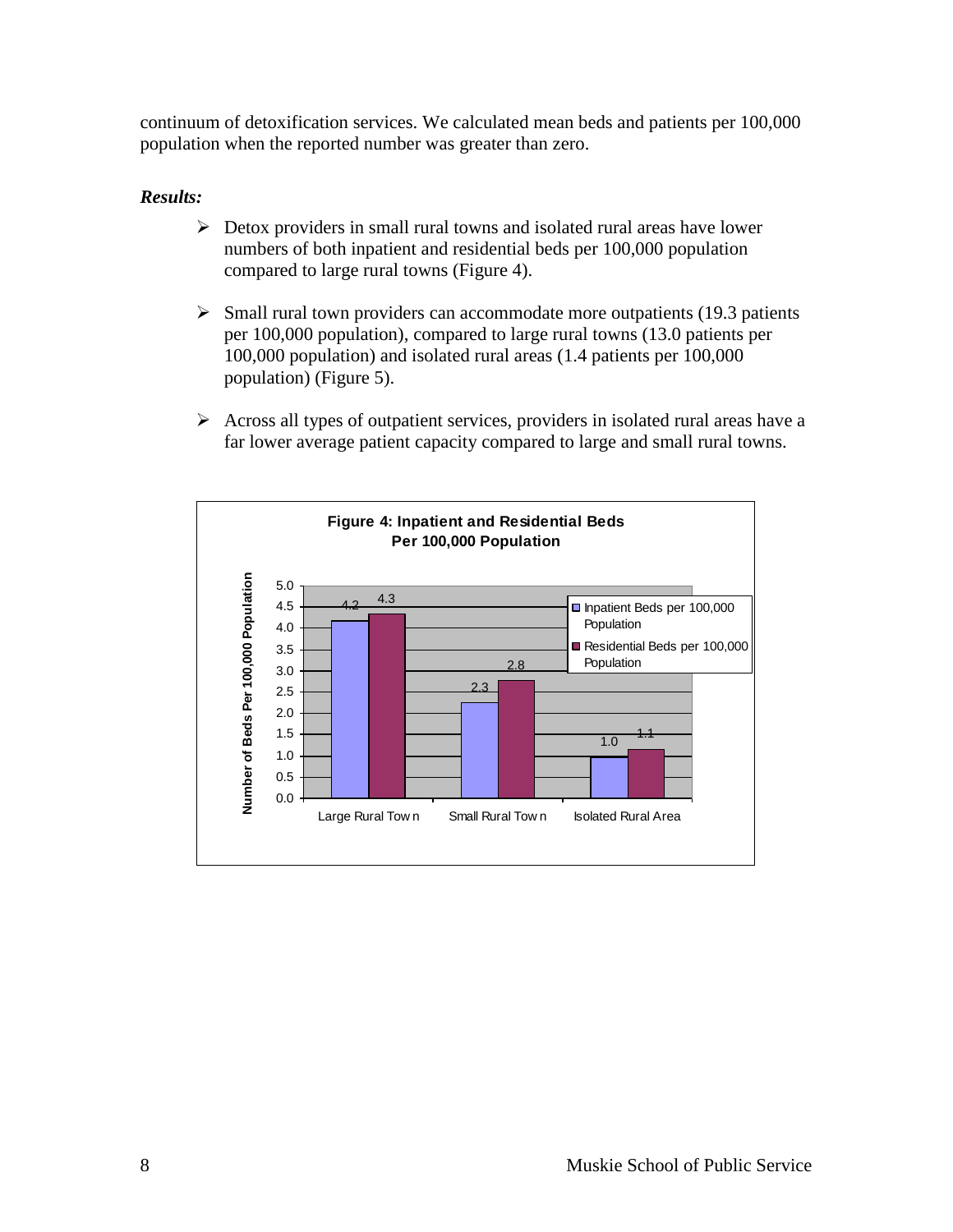![](_page_14_Figure_0.jpeg)

#### <span id="page-14-0"></span>**Medical and Social Models of Detoxification**

Detoxification services can follow a medical or social model, though programs infrequently follow purely one model. Medical models are characterized by the use of physician and nursing staff and the use of medication to assist in safe withdrawal. Social models rely on supportive therapy, counseling, and supervision and do not commonly use medication to ease withdrawal symptoms. Medical models are often chosen for patients in poor physical health, patients who have a co-occurring mental disorder, or patients expected to have severe withdrawal symptoms, while social models may be best suited to young individuals in good health with no history of previous withdrawal reactions. Medical models often have a social component, such as peer support, while social model programs may use pharmacotherapy to manage withdrawal.<sup>19</sup> The number of medical and social model programs—and of blended programs—in rural areas warrants examination. While social model programs may work for many patients, and are usually more costeffective than medical model programs, having both types of programs available may enhance the likelihood of establishing a successful match between patient and program based on the American Society of Addiction Medicine's Patient Placement Criteria. A lack of available services may limit the ability of providers to place patients in the most appropriate level of care.<sup>1</sup> Respondents were asked about the type of model used by their detox program.

#### *Results:*

 $\triangleright$  Over one-third (39%) of all rural detox facilities provide services based on a model that is primarily medical with some social aspects (e.g., general medical setting with a visit from a substance abuse counselor).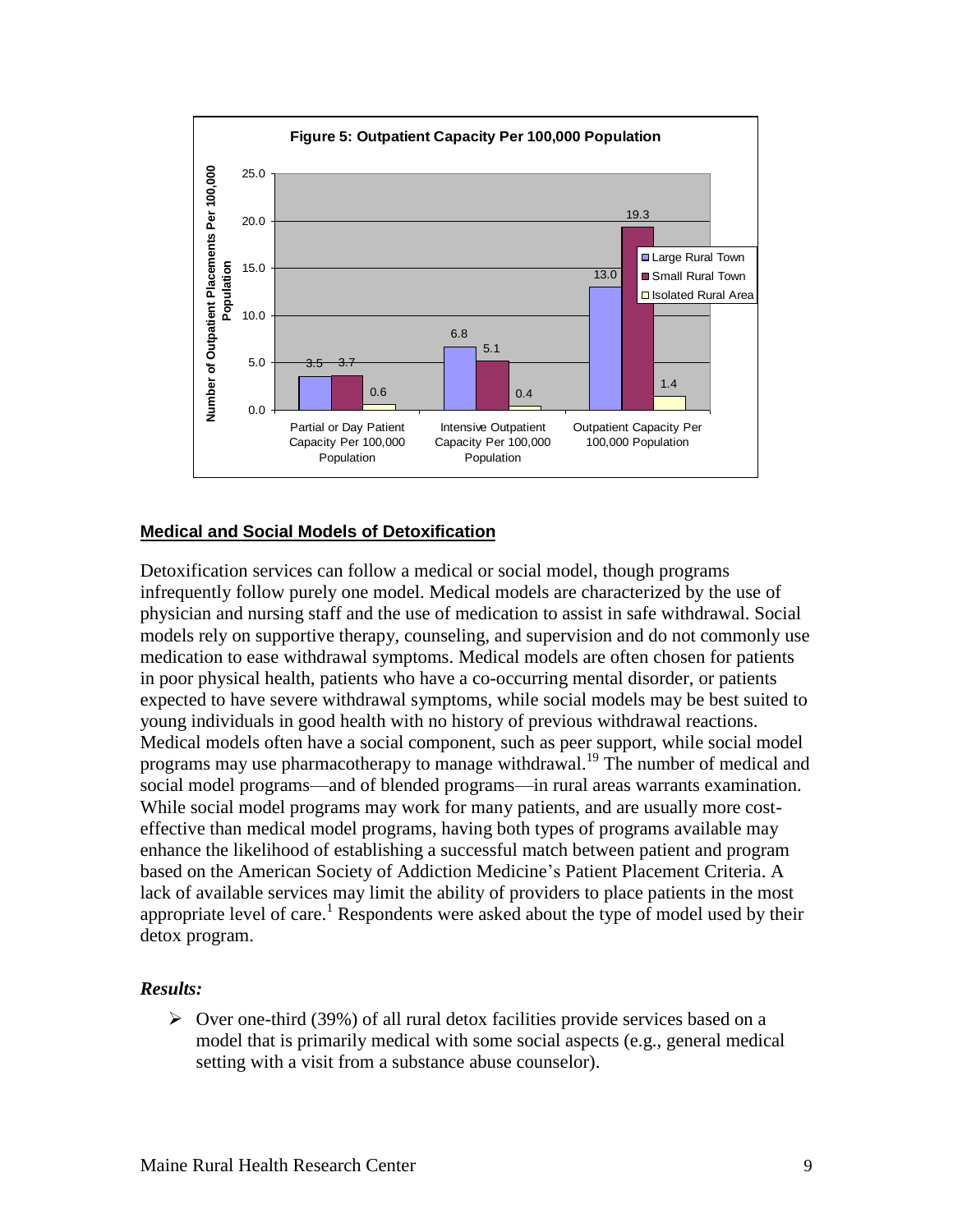- Another third (32%) follow a primarily social model with some medical support (e.g., staffing, use of medications to manage withdrawal). Fewer facilities offer a medical only (9%) or social only (19%) model.
- $\triangleright$  Looking at the types of models offered, larger rural towns are more likely to offer a combined medical with social aspects model than more rural areas (Figure 6). Small rural towns and isolated rural areas more often offer a combined social model with medical aspects or a social only model. This may indicate that detox providers in the most rural areas are best equipped to deal with patients who require less medically intensive services.
- $\triangleright$  Only 2 facilities responded that they did not employ a medical or social detox model.

![](_page_15_Figure_3.jpeg)

#### <span id="page-15-0"></span>**Continuum of Detoxification Services in Rural Areas**

Although substance abuse treatment has long been recognized as effective, no one level of treatment is appropriate for all individuals.<sup>20,21</sup> As a result, substance abuse treatment has evolved from primarily inpatient and residential services to a continuum of care that encompasses inpatient and residential, intensive outpatient and partial hospitalization, traditional outpatient, and early intervention services. This development is reflected in the American Society of Addiction Medicine's Patient Placement Criteria (ASAM-PPC), based on the underlying principle that treatment should be tailored to the needs of the individual and guided by an individualized treatment plan that is developed in consultation with the patient.<sup>1</sup>

The ASAM-PPC describes five broad levels of care for adults and adolescents ranging from early intervention to medically-managed intensive inpatient treatment. For each level of care, a brief overview of the services available for particular severities of addiction and related problems is presented along with a structured description of the settings, staff and services, and admission criteria based on six assessment dimensions to be evaluated in making placement decisions. These six assessment dimensions include: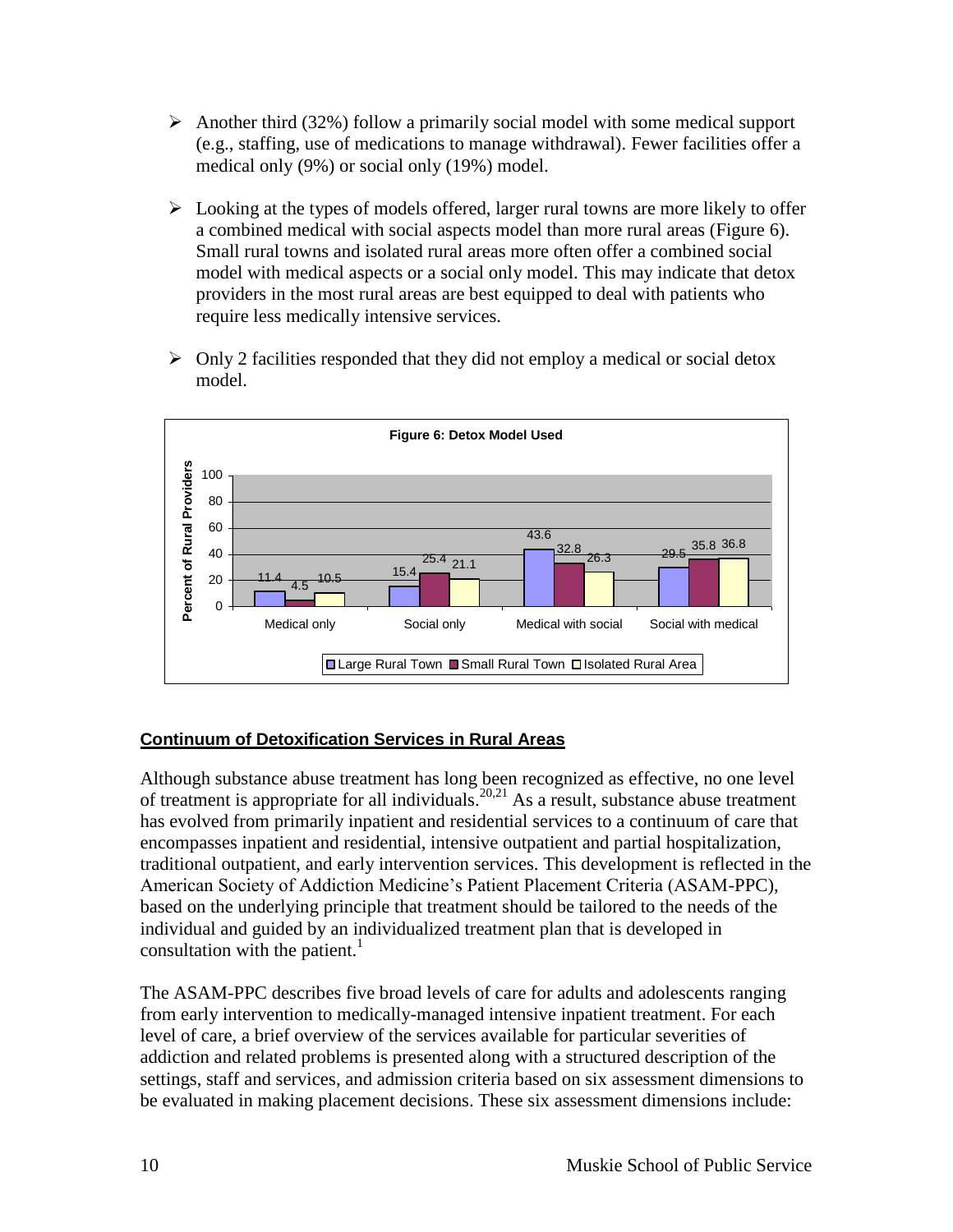acute intoxication and/or withdrawal potential; biomedical conditions and complications; emotional, behavioral or cognitive conditions and complications; readiness to change (e.g., willingness or resistance to accepting treatment); relapse, continued use or continued problem potential; and recovery or living environment. Despite the need for different levels of care tailored to individual patient needs, many programs impose a single treatment model or level of care on all patients. $^{22}$ 

As part of its PPC, ASAM has identified the following five levels of care for adult detoxification services<sup>23,1</sup>:

- 1. *Level I-D: Ambulatory detoxification without extended onsite monitoring* Level I-D services are outpatient services delivered in a variety of settings that provide medically supervised evaluation, detoxification, and referrals in regularly scheduled sessions. These services are designed to achieve safe and comfortable withdrawal while facilitating transition into ongoing treatment and recovery.
- 2. *Level II-D: Ambulatory detoxification with extended onsite monitoring* Level II-D services provides the same services and goal as Level I-D and includes patient monitoring by nurses over a period of several hours each day of service.
- 3. *Level III.2-D: Clinically managed residential detoxification* Level III 2- D emphasizes peer and social support, providing 24-hour supervision, observation, and support. Some programs are equipped to handle selfadministered medications to manage withdrawal. Established protocols exist to identify patients requiring medical services and transfer such patients to an appropriate facility.
- 4. *Level III.7-D: Medically monitored inpatient detoxification* Level III 7-D provides 24-hour medically supervised inpatient evaluation and withdrawal management delivered by medical and nursing professionals using physician-approved and monitored policies and procedures in a permanent facility with inpatient beds.
- 5. *Level IV-D: Medically managed intensive inpatient detoxification* Level IV-D provides 24-hour medically directed evaluation and withdrawal management delivered by medical and nursing professionals using physicianapproved and managed policies and procedures in an acute care inpatient setting.

This framework defines the range and types of services that comprise an appropriate continuum of services to meet individual patient needs. The settings for care at these levels range from a physician's office (Level I-D) or outpatient clinic (Levels I-D or II-D) to a freestanding substance abuse or mental health facility (Level III.7-D) to acute inpatient care (Level IV-D).<sup>19</sup> In an effort to understand the availability of a continuum of detox services in rural communities, we asked respondents to describe their services using the five ASAM-PPC levels of adult detox services. These descriptions were read to the respondents who could select one or more levels to best describe the range of services offered by their facilities or programs.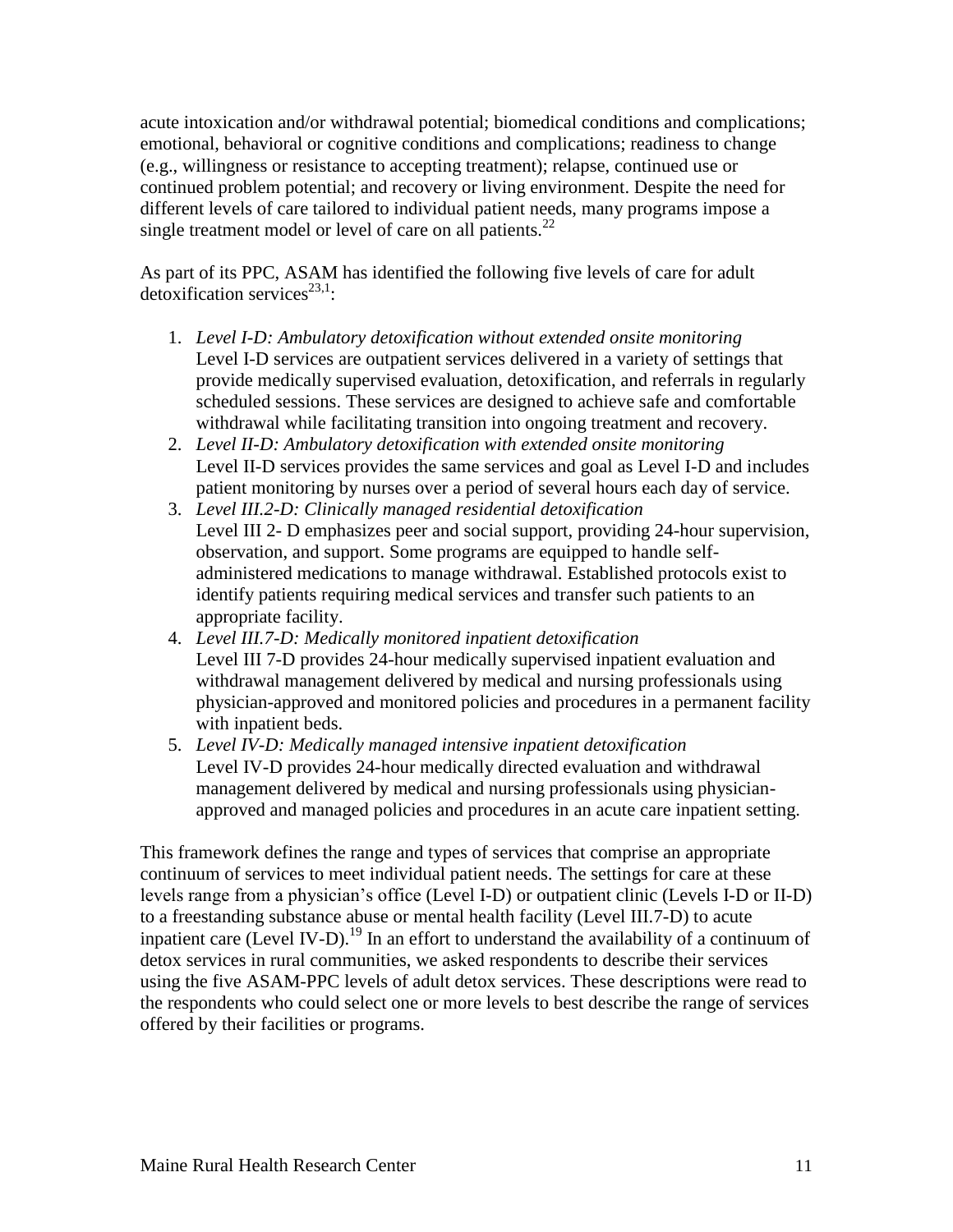#### *Results:*

- $\triangleright$  The majority of overall rural detox providers (85%) offer one level of detox service based on the ASAM-PPC. The level of care offered tends to be either medically monitored inpatient care (25%), clinically managed residential care (23%), or medically managed intensive inpatient care (18%) with fewer respondents reporting ambulatory services.
- $\triangleright$  Though differences are small among rural areas, more facilities offer intensive inpatient and residential care than ambulatory services even in isolated rural areas (Figure 7).
- $\triangleright$  Few rural detox providers offer more than one level of care as defined by the ASAM-PPC, with 12% offering two levels of service and 3% offering three or more services. When two levels of care are offered, the most common combination is the most intensive: medically monitored combined with medically managed inpatient care.
- $\triangleright$  A higher percentage of providers in isolated rural areas (32%) offer two levels of care than providers in large (11%) or small (9%) rural towns.

![](_page_17_Figure_5.jpeg)

#### <span id="page-17-0"></span>**Availability of Board-Certified/Eligible Addictionologists to Support Rural Detox Programs**

Addictionologists are medical doctors who specialize in chemical dependency and addiction. An addictionologist will assess, diagnose, and treat addiction withdrawal and the complications that may accompany addiction and may be involved in the patient's recovery process and in preventing relapse. Addictionologists certified by ASAM or the American Medical Association are medical doctors that have specific specialized training in the treatment of drug addiction and chemical dependence.<sup>24</sup> Respondents were asked if they had a board-certified or eligible addictionologist on staff at their detox programs.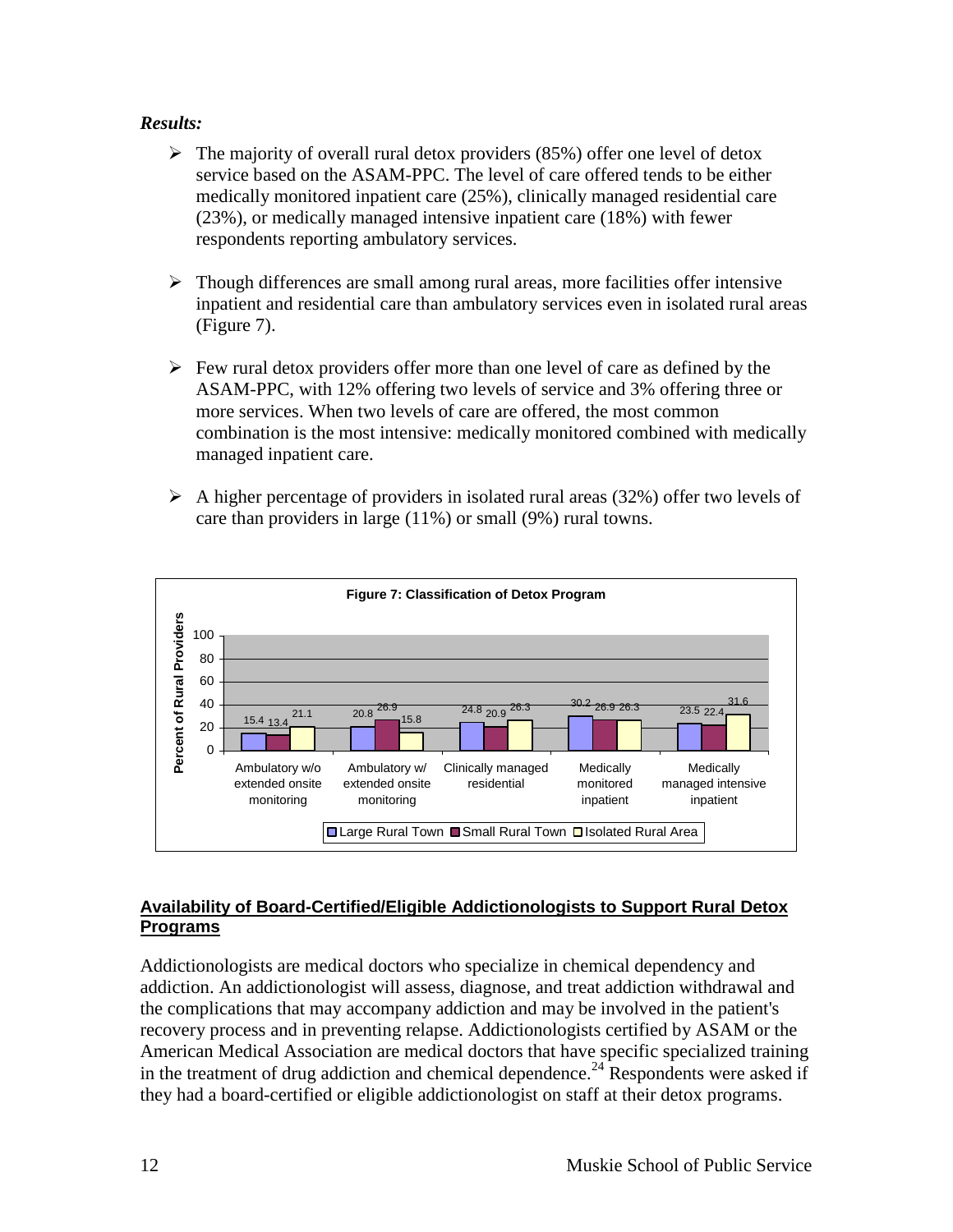#### *Results:*

- $\triangleright$  Half of all rural facilities (47%) have a board-certified or eligible addictionologist providing services at their detox program.
- $\triangleright$  As rural areas decrease in size and proximity to urban areas, fewer facilities have an addictionologist on staff. In facilities based in large rural towns, 53% have an addictionologist, compared to 26% of facilities based in isolated rural areas. With fewer addiction specialists available in the most rural areas, some rural detox providers may be ill-equipped to handle the most medically complex withdrawals.

## <span id="page-18-0"></span>**Access Issues for Rural Detoxification Services**

Using both the survey and Locator data, we examined several issues that may affect patients' ability to access appropriate detox services. These issues include: the range and types of services provided by detox facilities; the availability of programs to serve special populations; the ability to provide services in different settings; forms of payment accepted by detox facilities; the availability of detox services for different substances; waiting lists for services; and frequency with which facilities are unable to admit patients.

#### <span id="page-18-1"></span>**Services, Programs, Payment, and Language Services**

We supplemented our survey findings with analysis of data from the Locator to examine the full range of substance abuse services offered by providers, the availability of programs for special populations, availability of foreign language services, and forms of payment accepted by the 235 rural detox providers that responded to our survey.

- $\triangleright$  Nearly 30% of providers in large and small rural towns offer partial hospitalization or day treatment programs among their full range of substance abuse services. Only 11% of providers in isolated rural areas offer these services (Table 2).
- $\triangleright$  In general, providers in isolated rural areas are less likely than providers in small and large rural towns to offer programs or groups for special populations. One exception is that providers in isolated rural areas are more likely to offer special programs or groups for DUI/DWI offenders (47% vs. 20% and 36% in large and small rural towns) (Figure 8).
- $\triangleright$  Detox providers in rural areas accept a range of forms of payment for substance abuse services. Self payment and private insurance are the most widely accepted forms of payment (97% and 80% of providers, respectively). Roughly half of rural providers accept public coverage, including Medicaid (40%), military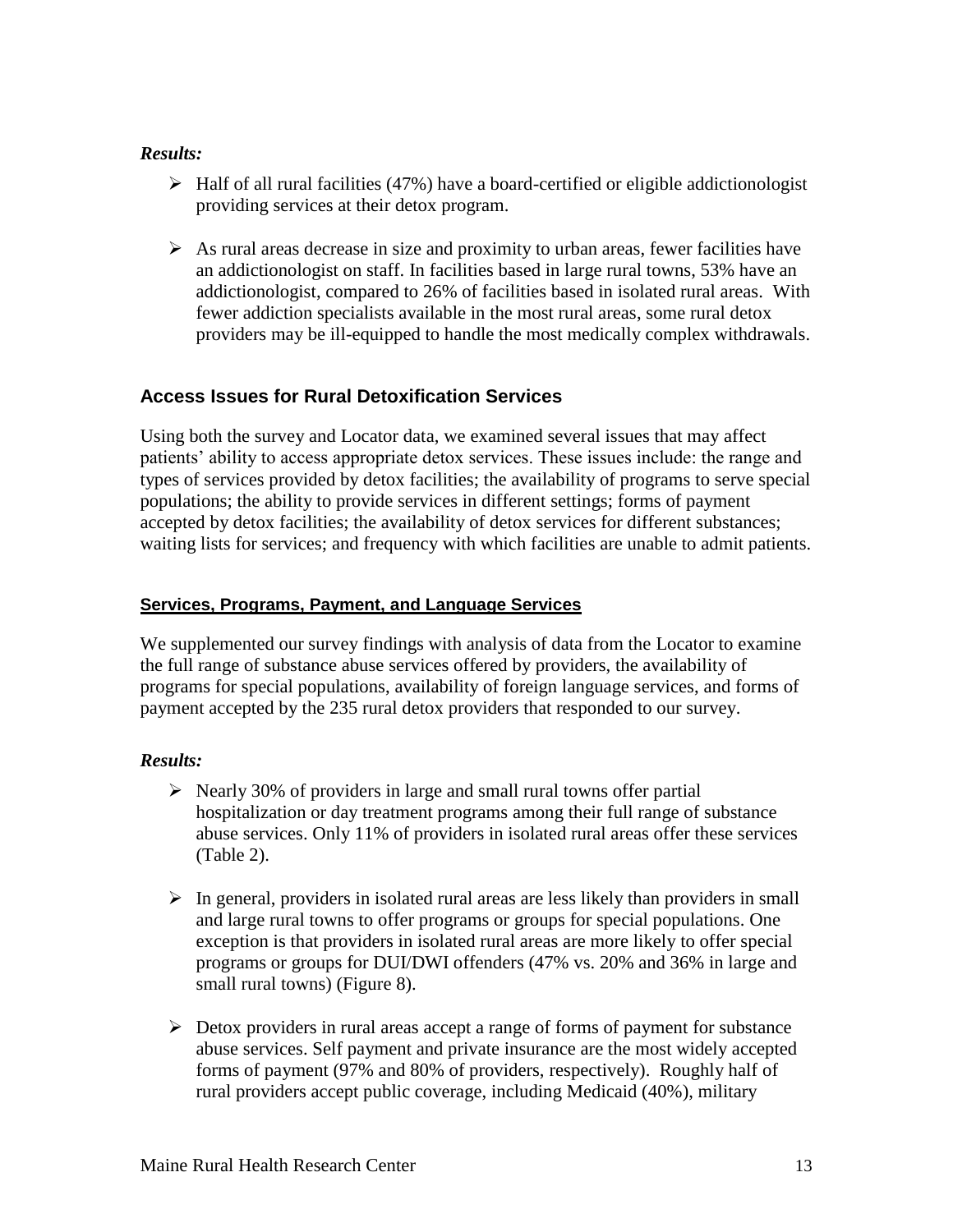insurance (48%), Medicare (63%) or other state financing (54%) (Figure 9). This limited acceptance of public insurance may reduce rural individuals' ability to obtain detox services given reliance on public coverage in rural areas.

 $\triangleright$  Only one-third of rural detox providers offer sliding fee scales for substance abuse services. Providers in isolated rural areas are less likely to offer a sliding fee scale (26%) than providers in large (34%) and small (33%) rural towns (Figure 10).

Access to Recovery (ATR) is a presidential initiative that provides vouchers for the purchase of substance abuse clinical treatment and recovery support services. The program aims to expand substance abuse treatment capacity, support client choice, and increase the array of providers for clinical treatment and recovery support services. Beginning in 2004, states and tribal organizations competed for three-year grants based on applications that described a process for screening and determining appropriate services for the individual client and targeted to areas and populations in greatest need. The 2004 round of grants provided treatment and/or recovery support services for more than 170,000 people, exceeding the program target of 125,000 people. Most recently, \$98 million were distributed in September 2007 by the Substance Abuse and Mental Health Services Administration. Three-year ATR grants were awarded in 18 states, five tribal organizations, and the District of Columbia. The states included Arizona, California, Colorado, Connecticut, Hawaii, Illinois, Indiana, Iowa, Louisiana, Missouri, New Mexico, Ohio, Oklahoma, Rhode Island, Tennessee, Texas, Washington and Wisconsin. Source: SAMHSA Access to Recovery website: http://atr.samhsa.gov/

Uninsurance and underinsurance are higher in rural areas, so the absence of sliding fee scales may limit individuals' ability to access services. Less than 10% of all rural detox providers accept Access to Recovery Vouchers (see text box) (Figure 10).

 $\triangleright$  More than one-third (39%) of rural detox providers offer American Sign Language or other services for clients with hearing impairments. Only 16% percent offer Spanishlanguage services, with providers in more rural areas being less likely to

offer Spanish-language services than providers in large rural towns.

| Table 2. Substance Abuse Sel vices Offered by Kural Area |                                       |                                      |                                         |  |  |
|----------------------------------------------------------|---------------------------------------|--------------------------------------|-----------------------------------------|--|--|
| <b>Type of Rural Area</b>                                | <b>Large Rural Towns</b><br>$(n=149)$ | <b>Small Rural Towns</b><br>$(n=67)$ | <b>Isolated Rural Areas</b><br>$(n=19)$ |  |  |
| Hospital inpatient                                       | 28.2%                                 | 25.4%                                | 26.3%                                   |  |  |
| Outpatient                                               | 64.4                                  | 73.1                                 | 63.2                                    |  |  |
| Partial hospitalization /<br>day treatment               | 28.2                                  | 29.9                                 | 10.5                                    |  |  |
| Short-term residential                                   | 55.0                                  | 52.2                                 | 47.4                                    |  |  |
| Long-term residential                                    | 32.2                                  | 31.3                                 | 31.6                                    |  |  |

| Table 2: Substance Abuse Services Offered by Rural Area |  |  |
|---------------------------------------------------------|--|--|
|---------------------------------------------------------|--|--|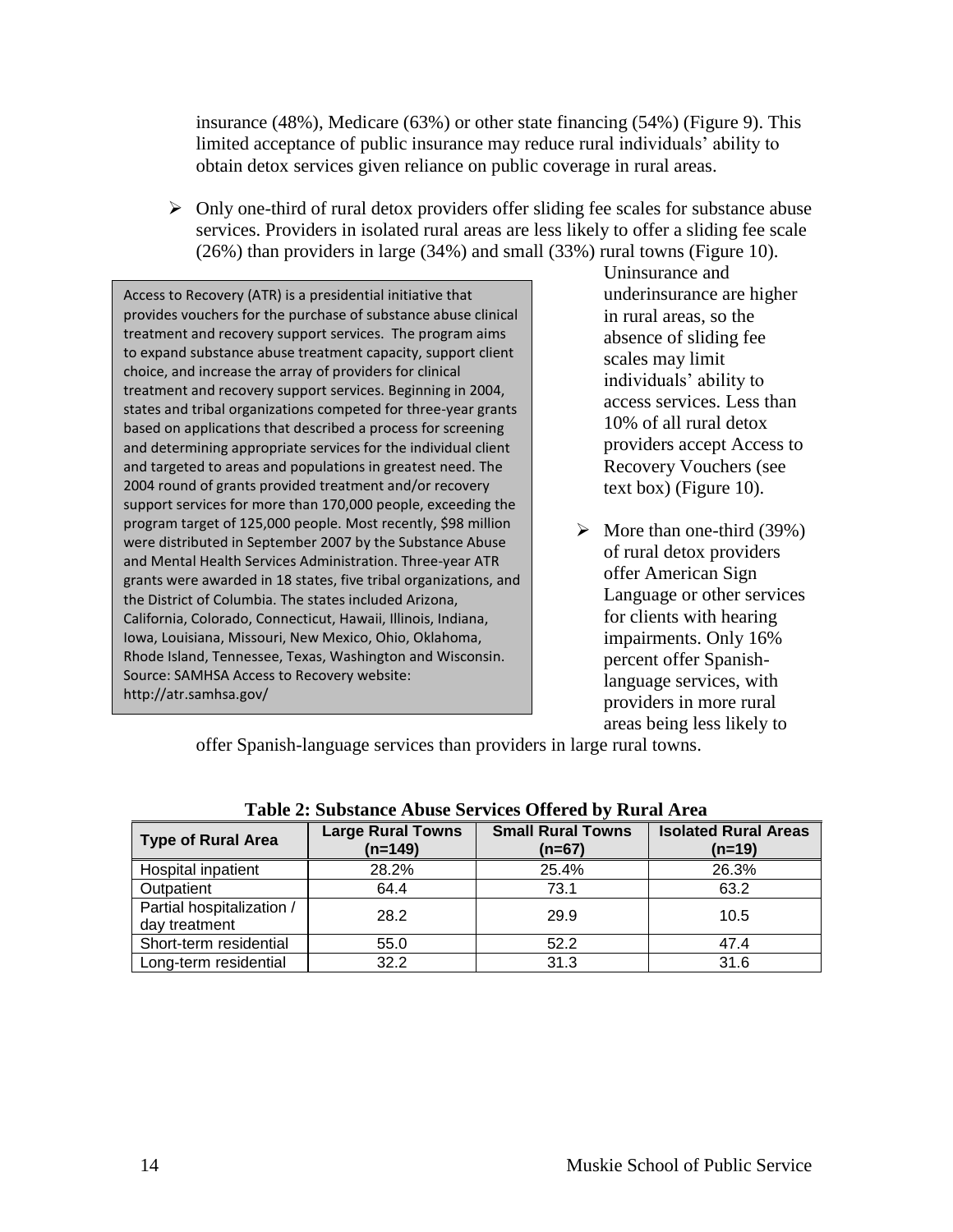![](_page_20_Figure_0.jpeg)

![](_page_20_Figure_1.jpeg)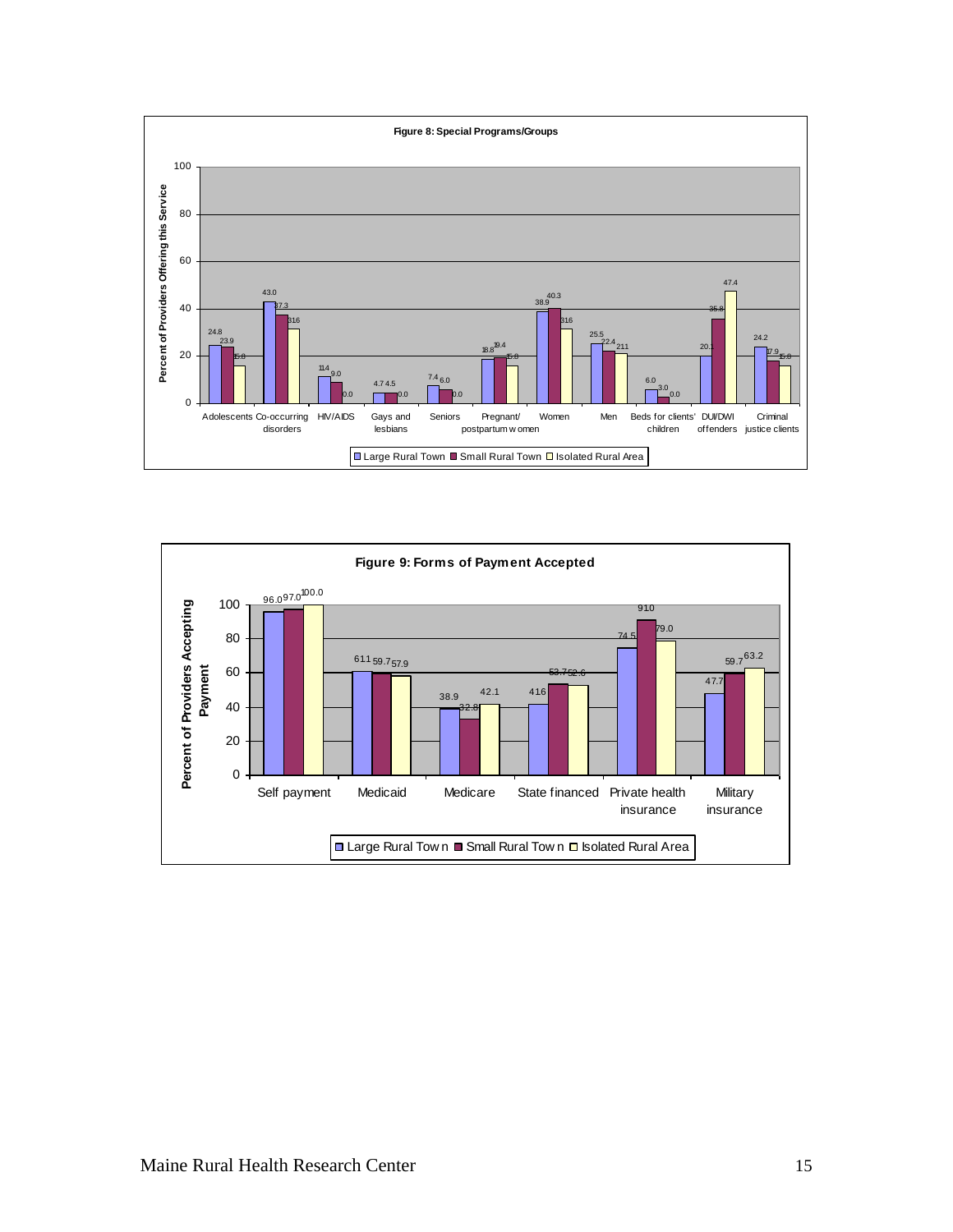![](_page_21_Figure_0.jpeg)

#### <span id="page-21-0"></span>**Substances for Which Detoxification Services are Provided**

Respondents were asked to identify for which of the following eight substances their facility offers detoxification services: alcohol, marijuana, heroin/opiates, methadone, sedatives, stimulants, amphetamine/methamphetamine, and inhalants.

- $\triangleright$  Over one-quarter (27%) of respondents offer services for all eight substances, including 42% of respondents in isolated rural areas (Figure 11). An additional 22% of respondents offered services for seven substances. Taken together, this indicates that nearly half of rural providers offer detox services across a full range of substances. Respondents offer detoxification services for a mean and median of six substances.
- $\triangleright$  The majority of detox providers in isolated rural areas offered treatment services for each substance, often in greater proportion than providers in large rural towns (Figure 12).
- $\triangleright$  More than two-thirds of all rural detox providers offer services for methadone, stimulants, amphetamines/methamphetamines, sedatives, alcohol, and heroin/opiates. Fewer providers (54.9% and 55.7%, respectively) offer services for marijuana and inhalants (Figure 13); however, this is not surprising given the absence of detoxification protocols for those substances.<sup>19</sup> Interestingly, a greater proportion of providers in isolated rural areas offer services for these substances, compared to larger rural areas.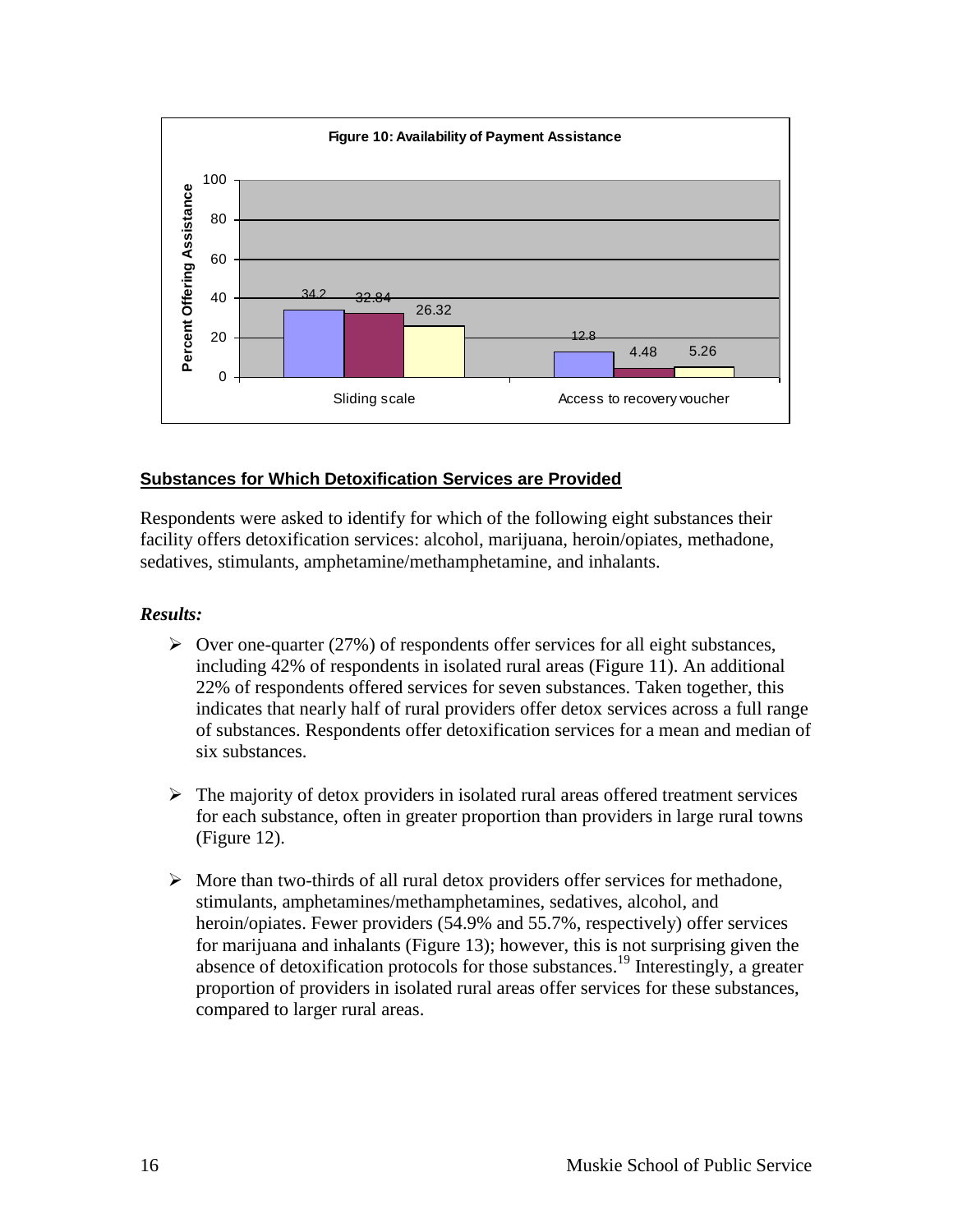![](_page_22_Figure_0.jpeg)

![](_page_22_Figure_1.jpeg)

![](_page_22_Figure_2.jpeg)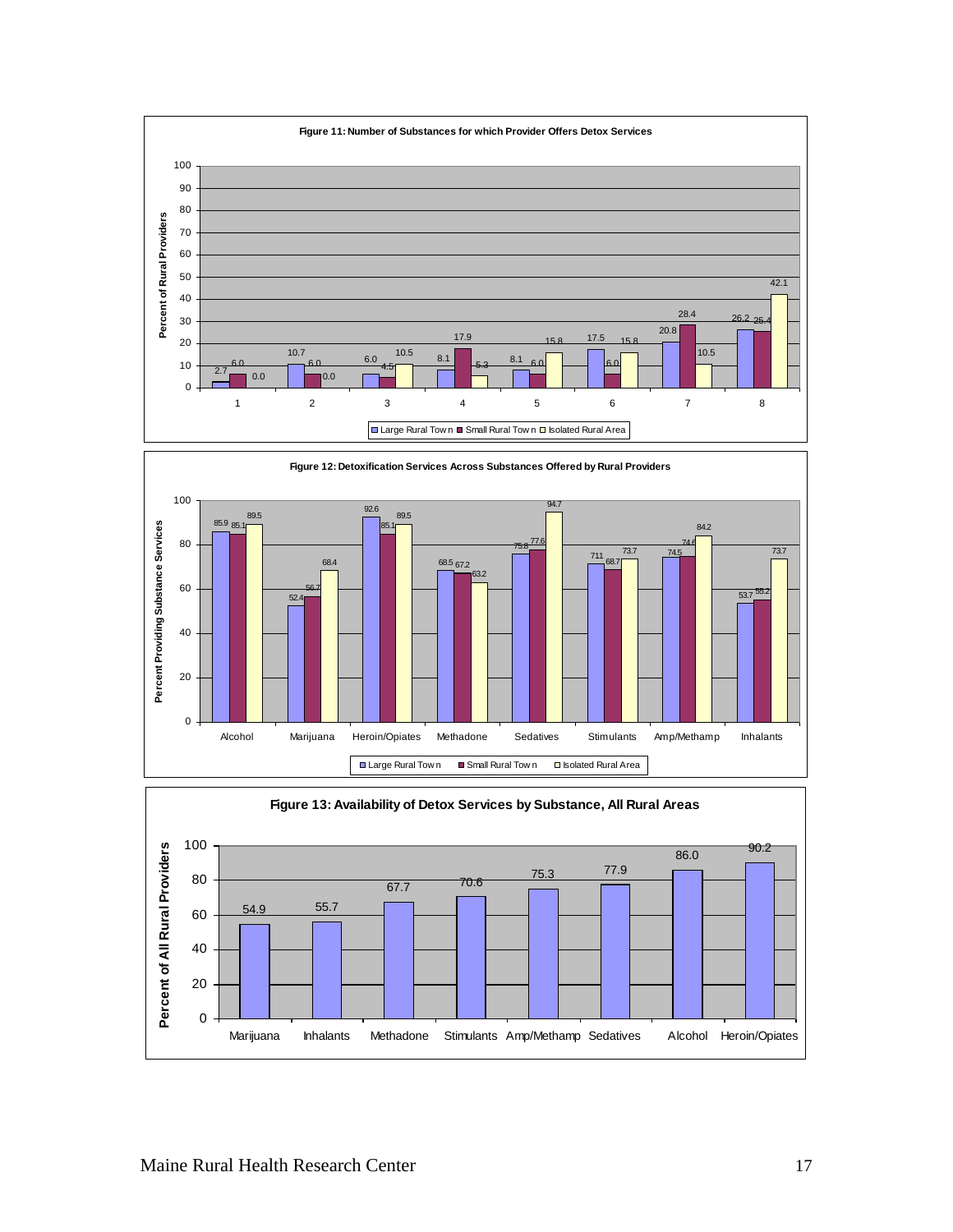#### <span id="page-23-0"></span>**Access Issues Related to Waiting Lists for Services**

Waiting lists for detox programs suggest problems with timely access to services. It is critical that providers of services be able to respond when patients indicate a willingness and desire to seek help. An inability to admit patients in a timely fashion fails to take advantage of the window of opportunity in which a patient is motivated to seek care. Requiring individuals to wait for detox services may act as a disincentive to entering detox as they deal with the discomfort and medical issues related to withdrawal. Respondents were asked whether their detox program maintains a formal waiting list and the frequency with which they place patients on those lists.

- $\triangleright$  Approximately one-third (36%) of rural detox providers have a formal waiting list for patients wishing to access services. Somewhat fewer providers in isolated rural areas (32%) keep a waiting list compared to large rural towns (37%) and small rural towns (34%). (The next section examines how providers handle patients they are unable to admit.)
- $\triangleright$  Among those facilities that keep a waiting list, 31% place patients on this list on a daily basis. Small rural towns are least likely to place patients on a waiting list on a daily basis (Figure 14).
- $\triangleright$  Among large rural towns, nearly 60% of detox providers place patients on a waiting list either daily or weekly. Over half of small rural town providers place patients on a waiting list either daily or weekly.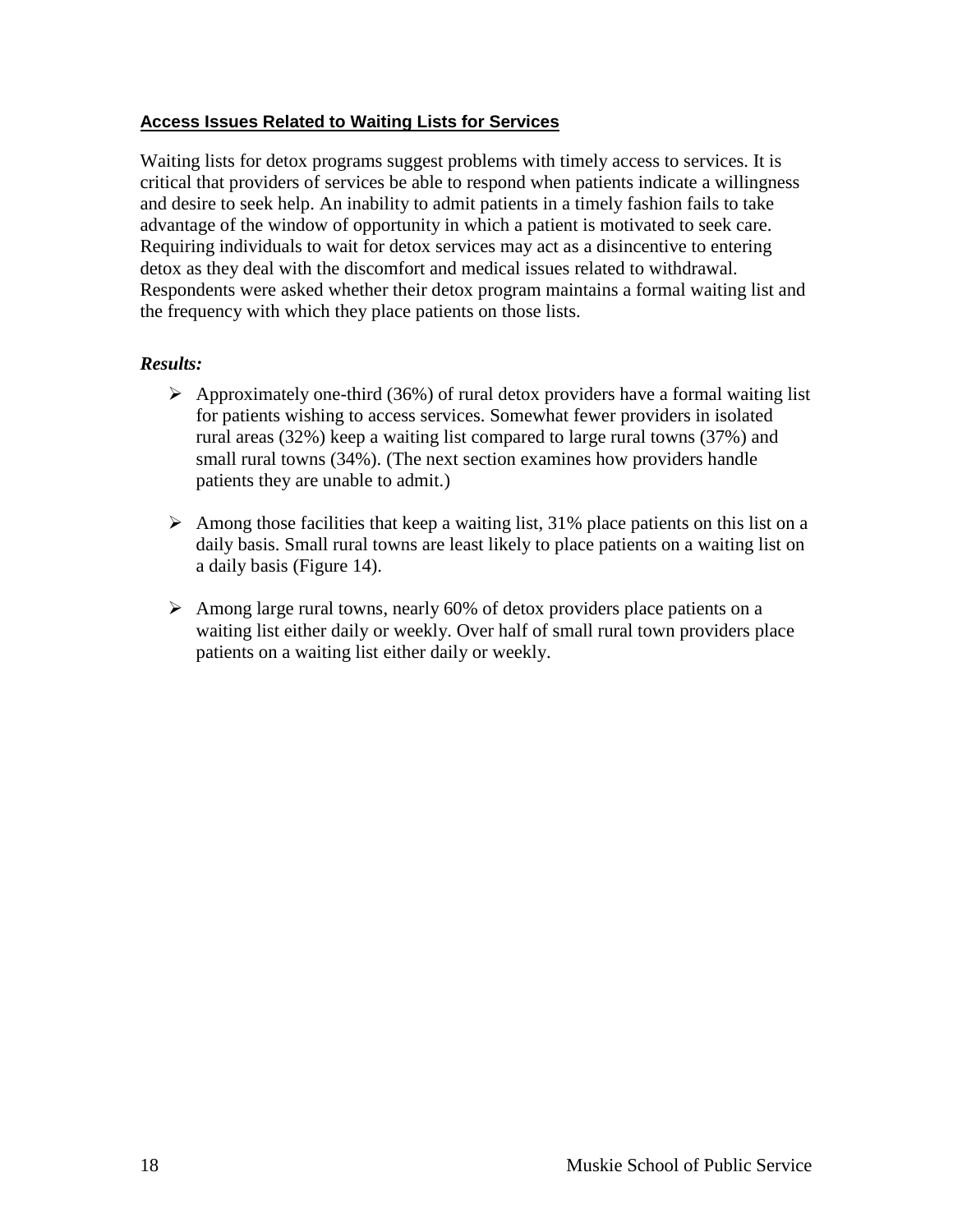![](_page_24_Figure_0.jpeg)

#### <span id="page-24-0"></span>**Access Issues Related to an Inability to Admit Patients**

Like waiting lists, facilities that are unable to admit patients may indicate poor access to services and lack of capacity. It is important to know what happens to these patients denied entrance given the lack of multiple detox and treatment options typical of rural areas. Respondents were asked if they had been unable to admit a patient for detox services or unable to place them on a waiting list for services within the 60 days preceding the survey. They were asked about the reasons why they were unable to admit and how they handled these patients.

- $\triangleright$  In contrast to wait lists, isolated rural facilities were most likely to have been unable to admit a patient or unable to place them on a waiting list within the 60 days preceding the survey (37%), compared to large and small rural facilities (32% and 30% respectively). Most often, the reason facilities were unable to admit patients stemmed from patients' complexity or instability (Figure 14). Patients with serious needs may need to be transferred to facilities in larger population centers.
- $\triangleright$  Sixteen percent of facilities in isolated rural areas and small rural towns are unable to admit volatile or suicidal patients (Figure 15).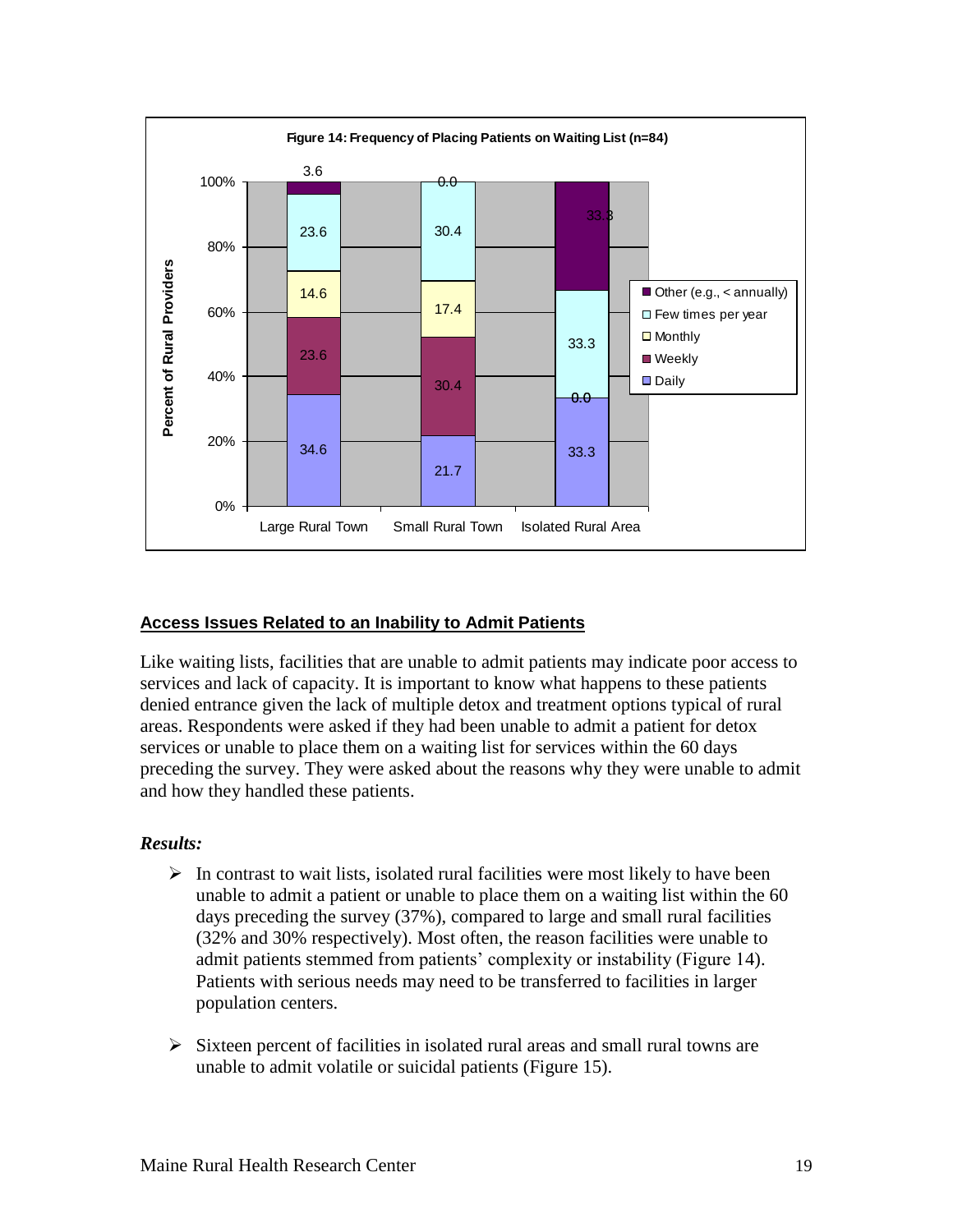- $\triangleright$  When they are unable to admit patients, facilities in small rural towns make referrals to a detox provider outside their community (43%) or to a hospital emergency department (29%). In contrast, facilities in isolated rural areas primarily refer patients to a hospital emergency department (43%) and secondarily to another detox provider outside their community (29%) (Figure 16).
- $\triangleright$  Few (10%) detox providers in large rural towns reported referring patients to other detox providers within the same community. Among facilities reporting other ways of handling patients they are unable to admit, several relied on the criminal justice system or county government to find alternative placements for patients. One facility reported that they suggest patients call the facility every day until they can be accepted.

![](_page_25_Figure_2.jpeg)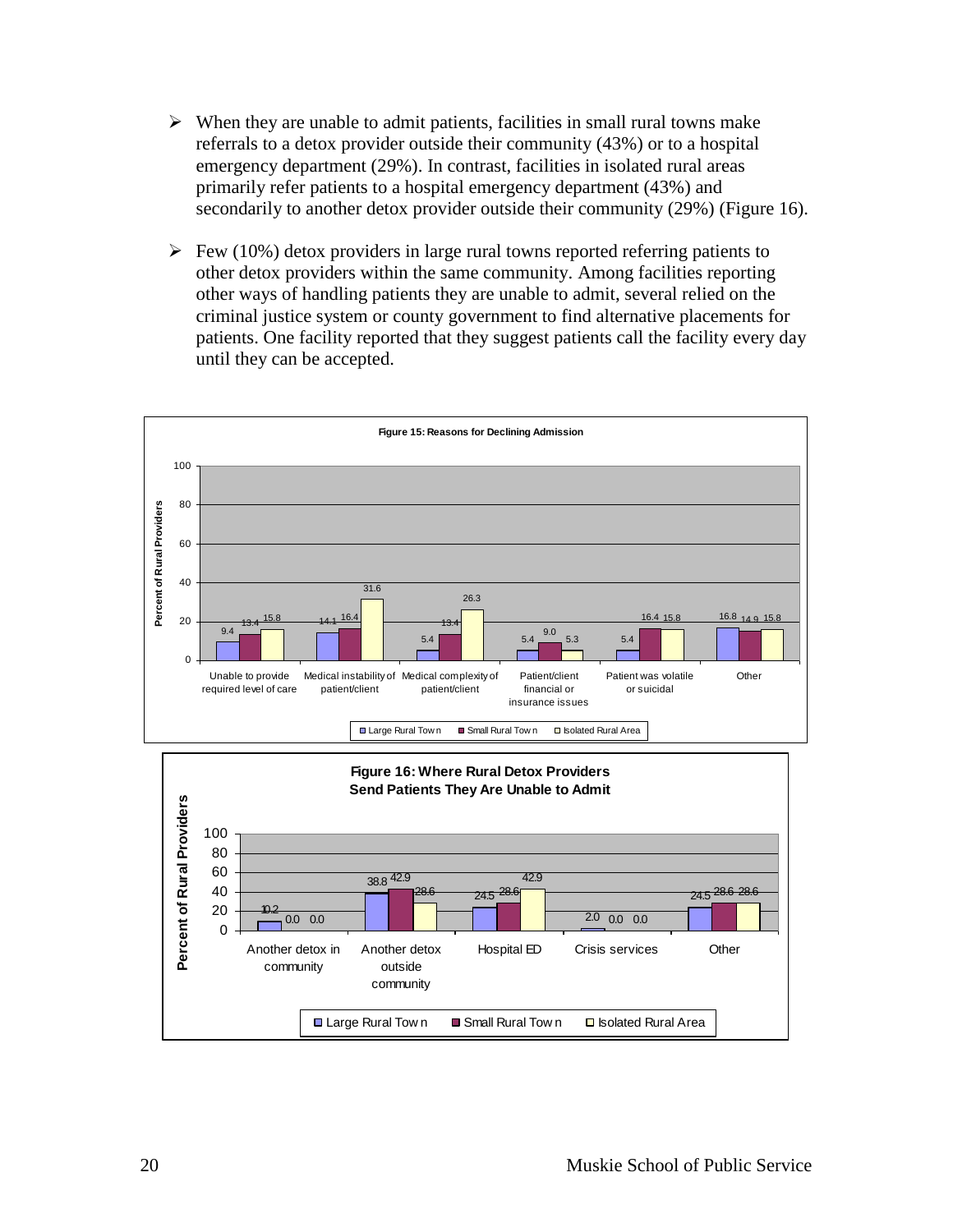# <span id="page-26-0"></span>**Rural Detoxification Services within the Substance Abuse Treatment Systems**

To examine the role of rural detox services within the substance abuse system, respondents were asked to identify the primary sources of referrals into their programs and the referrals they make for continuing substance abuse treatment outside of their program. Respondents were asked about the challenges they face in providing detox services in their service areas. Among the rural facilities that told us they did not provide detox, respondents were asked when their program ended and why. They were further asked how they handled patients requiring detox services.

## <span id="page-26-1"></span>**Referral Sources**

Respondents were asked to identify the primary sources of referrals to their detox programs.

- $\triangleright$  Referral sources to detox programs vary by type of rural area (Figure 17). In isolated rural areas, common referral sources include primary care and medical services (47%), the criminal justice system (53%), and self-referral (63%). These areas receive a small proportion (5%) of referrals from schools; however, large and small rural towns receive virtually no referrals from schools.
- $\triangleright$  Like isolated rural areas, rural facilities in large and small rural towns also frequently receive self referrals (62% and 57% respectively).
- $\triangleright$  Providers in large rural towns receive more referrals from the medical community such as hospital emergency departments (41%), primary care and medical services (21%), the mental health system (21%), and the substance abuse system (26%). In contrast, small rural towns and isolated areas have more referral sources among human service providers, such as the social services system (33% and 26%), criminal justice system (43% and 53%), and schools (5% for isolated rural areas).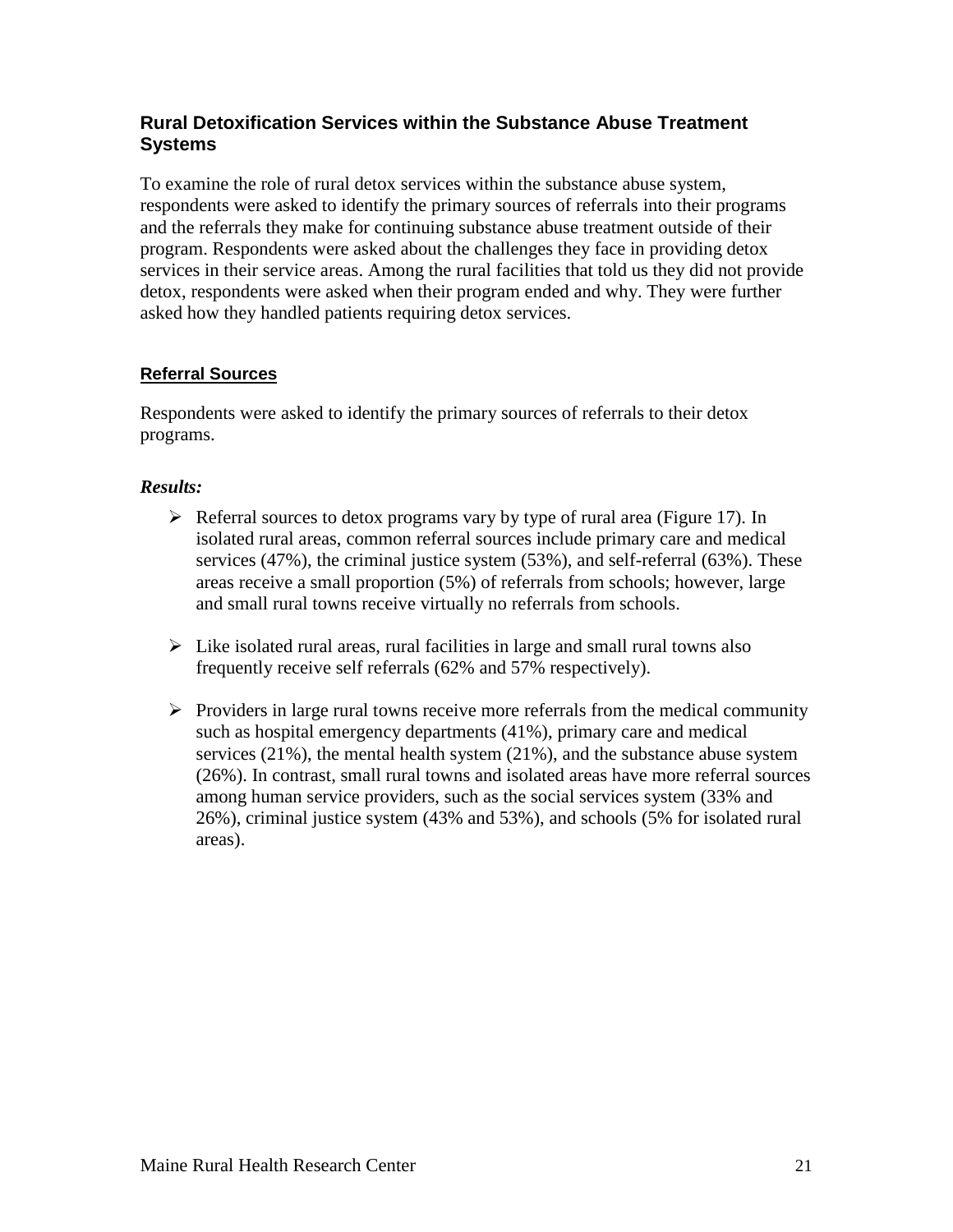![](_page_27_Figure_0.jpeg)

## <span id="page-27-0"></span>**Fostering Patient Entry into Substance Abuse Treatment**

The complete detoxification process consists of three components: evaluation, stabilization, and fostering the patient's entry into substance abuse treatment.<sup>19</sup> Follow-up treatment has been shown to decrease the likelihood of readmission, extend time to next admission, and reduce relapse rates.<sup>25</sup> Despite this importance, only 20-50% of patients receive further treatment following detoxification.<sup>26</sup> To examine how rural facilities foster patient entry into treatment and how they understand their role in the substance abuse system, we asked respondents whether they gather data on the post-discharge disposition of patients and the most common referral destinations for patients being discharged from detox services.

- $\triangleright$  Two-thirds of all rural facilities gather data on their patients' post-discharge disposition, used to track patient outcomes. Providers in large rural towns (64%) are slightly less likely to gather data than facilities in small towns (70%) or isolated areas (68%).
- $\triangleright$  When patients are discharged from detox programs, 58% of facilities in isolated rural areas refer patients to outpatient substance abuse treatment programs. Outpatient treatment programs are by far the most common source of discharge referrals by these facilities. By contrast, 36% and 28% of facilities in large and small rural towns refer patients to outpatient programs (Figure 18).
- $\triangleright$  Facilities in isolated rural areas make most of their post-discharge referrals to less intensive services, such as counseling (32%) and self-help groups (26%). Less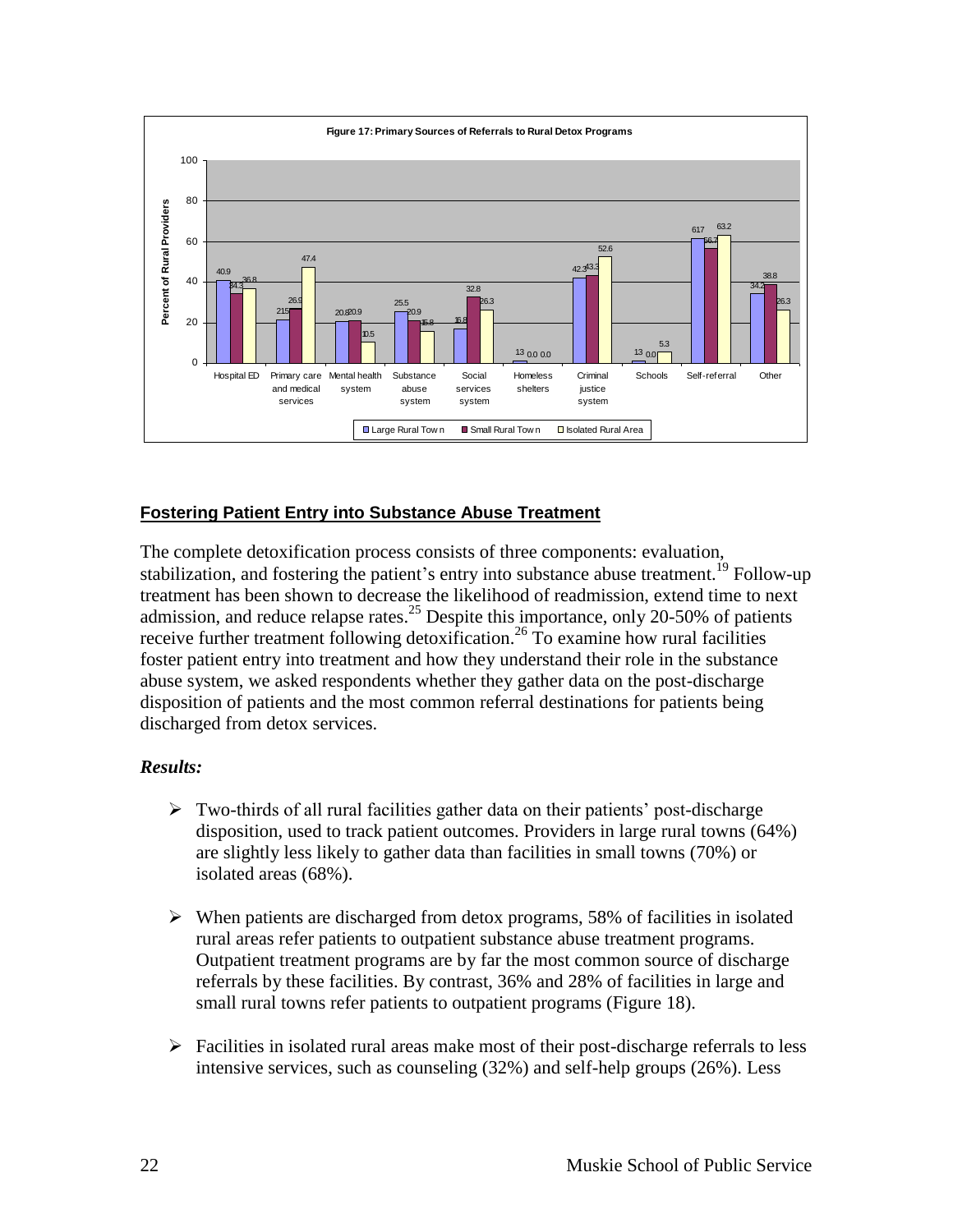frequently, patients from these facilities are referred to residential treatment programs (21%) and partial hospital / intensive outpatient programs (21%).

- $\triangleright$  Compared to other rural areas, facilities in small rural towns refer more frequently to inpatient treatment units (15% compared to 10% for large towns and 11% for isolated areas), residential treatment programs (36% compared to 20% and 21%), and partial hospital / intensive outpatient programs (24%, compared to 21% in both large towns and isolated areas).
- $\triangleright$  Compared to other rural areas, facilities in large rural towns refer more often to halfway houses (17% vs. 8% for small towns and 0% in isolated areas).

![](_page_28_Figure_3.jpeg)

# <span id="page-28-0"></span>**Challenges Facing Rural Detoxification Providers**

Respondents were asked about the challenges they face in providing detox services in their service areas.

- $\triangleright$  Recruiting and retaining adequate staff is a problem for 33% of detox facilities in small rural towns, compared to 13% in large rural towns and 11% in isolated areas (Figure 19).
- $\triangleright$  Payment and reimbursement is a challenge for a larger percent of providers in large (38%) and small rural towns (42%) than isolated areas (26%).
- $\triangleright$  The ability to keep up with patient demand is more challenging for providers in large rural towns compared to other rural providers.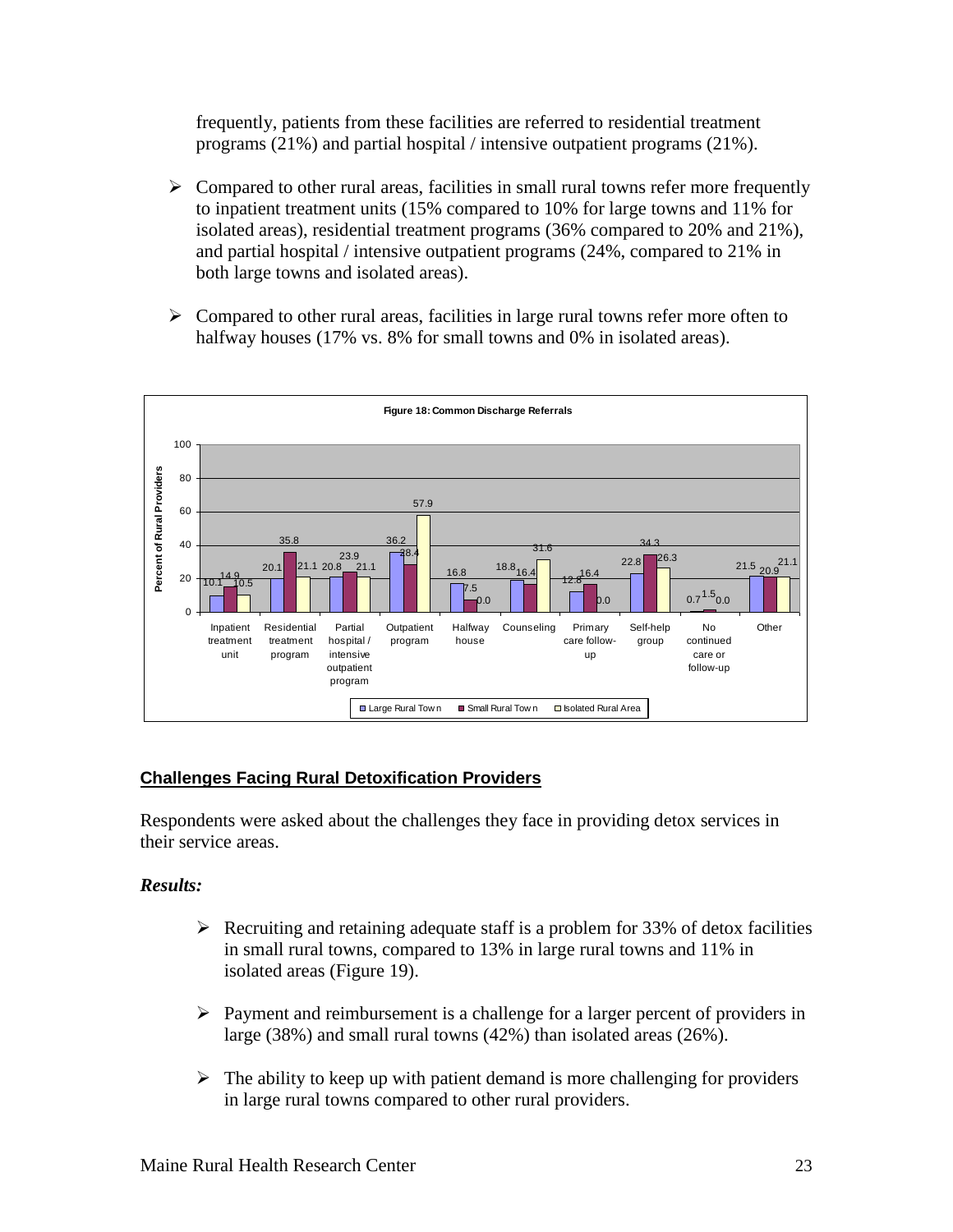$\triangleright$  In response to an open-ended question, 25% of respondents identified travel distance and/or transportation as barriers to receipt of detox services. Travel and transportation were particularly problematic in small rural towns, where nearly 40% of respondents cited this difficulty.

![](_page_29_Figure_1.jpeg)

# <span id="page-29-0"></span>**Characteristics of Facilities No Longer Providing Detox**

During the survey process, a fairly large proportion of the rural providers we identified in the Locator as providing detox services told us they did not provide detox services (37%; n=139). These respondents were asked when their program ended and why and how they handled patients requiring detox.

- $\triangleright$  Among the providers that told us they did not provide detox, 81% said they had never offered detox services.
- $\triangleright$  A small proportion (14%) of other providers indicated that their detox programs had closed within the past two or more years.
- $\triangleright$  Facilities that do not provide detox services were asked how they handle patients requiring detox services. Many reported referring patients to a detox provider outside the community (40%), while others reported referring patients to a detox provider in the community (22%) or hospital emergency department (22%) (Figure 20). Providers in the most rural areas were more likely to refer patients to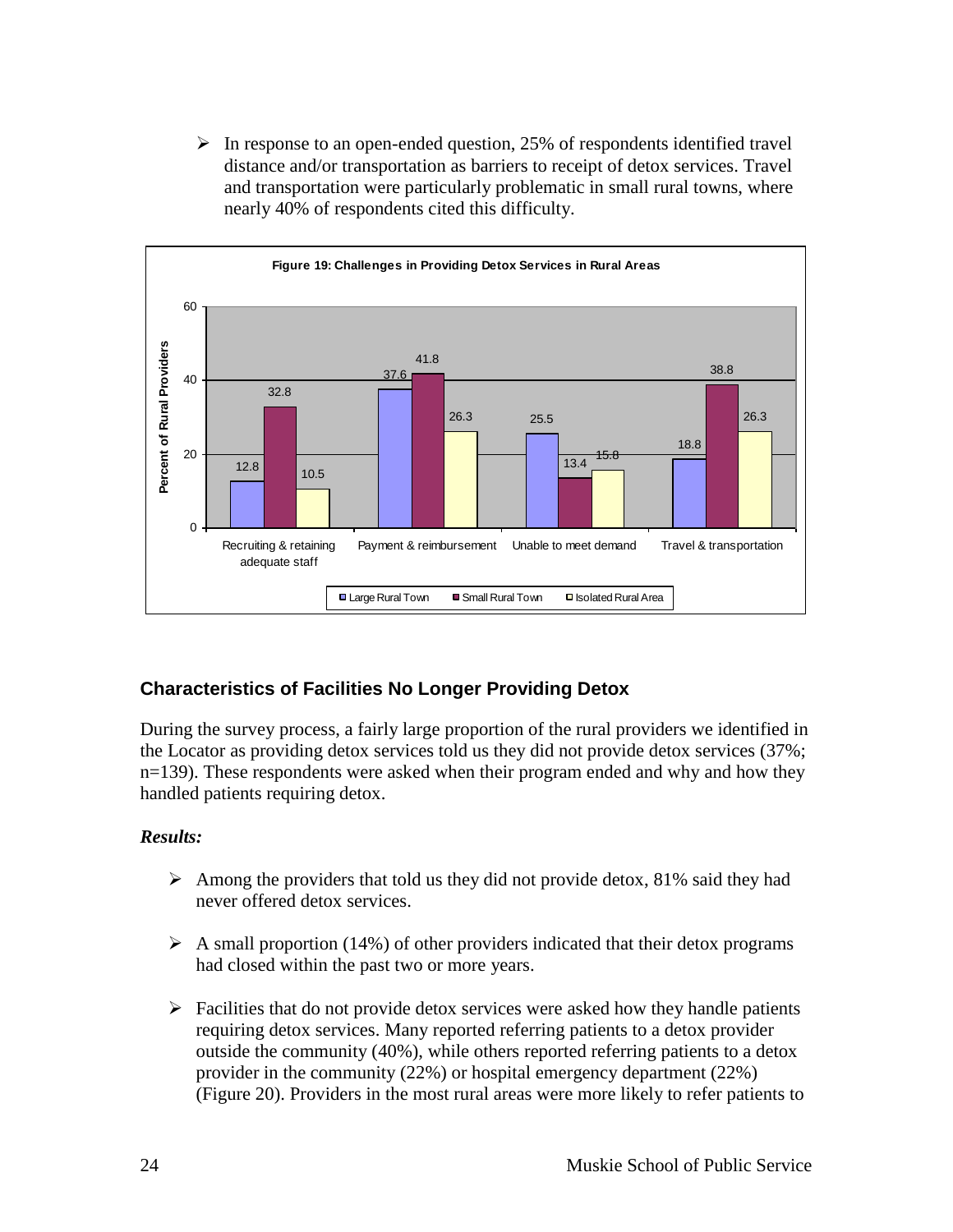detox providers outside the community, and less likely to rely on hospital emergency departments or detox providers in the community.

![](_page_30_Figure_1.jpeg)

## <span id="page-30-0"></span>**DISCUSSION**

Most rural residents live in a county without a detox provider. The relative scarcity of these providers in rural areas presents access problems for rural residents needing these services. Among less populated rural areas, even fewer detox providers are available. Rural detox providers serve patients from a wide service area and, as the area becomes more rural, service areas become larger, with over half of rural detox providers serving a radius of 100 miles or more. These travel distances are a barrier to accessing both inpatient and outpatient services for those who live at the extremes of a provider's service area. This is likely a greater barrier for those needing outpatient, intensive outpatient, or partial hospital services due to the significant daily travel demands required by these types of services. Isolated rural areas have a slightly lower number of available inpatient and residential beds compared to all rural towns and have a much lower capacity to provide outpatient services, based on the number of available patient slots relative to population.

In many rural areas, detox services are either unavailable or do not provide a range of services tailored to individual needs or special subpopulations. While it may not be financially possible to offer a range of detox services given the small populations in rural areas, it is important to make the most of existing detox and substance abuse treatment services. Because service areas are large and patients requiring outpatient services are responsible for regular commuting, rural inpatient detox facilities could admit patients that would otherwise qualify for outpatient care in an effort to minimize transportation barriers.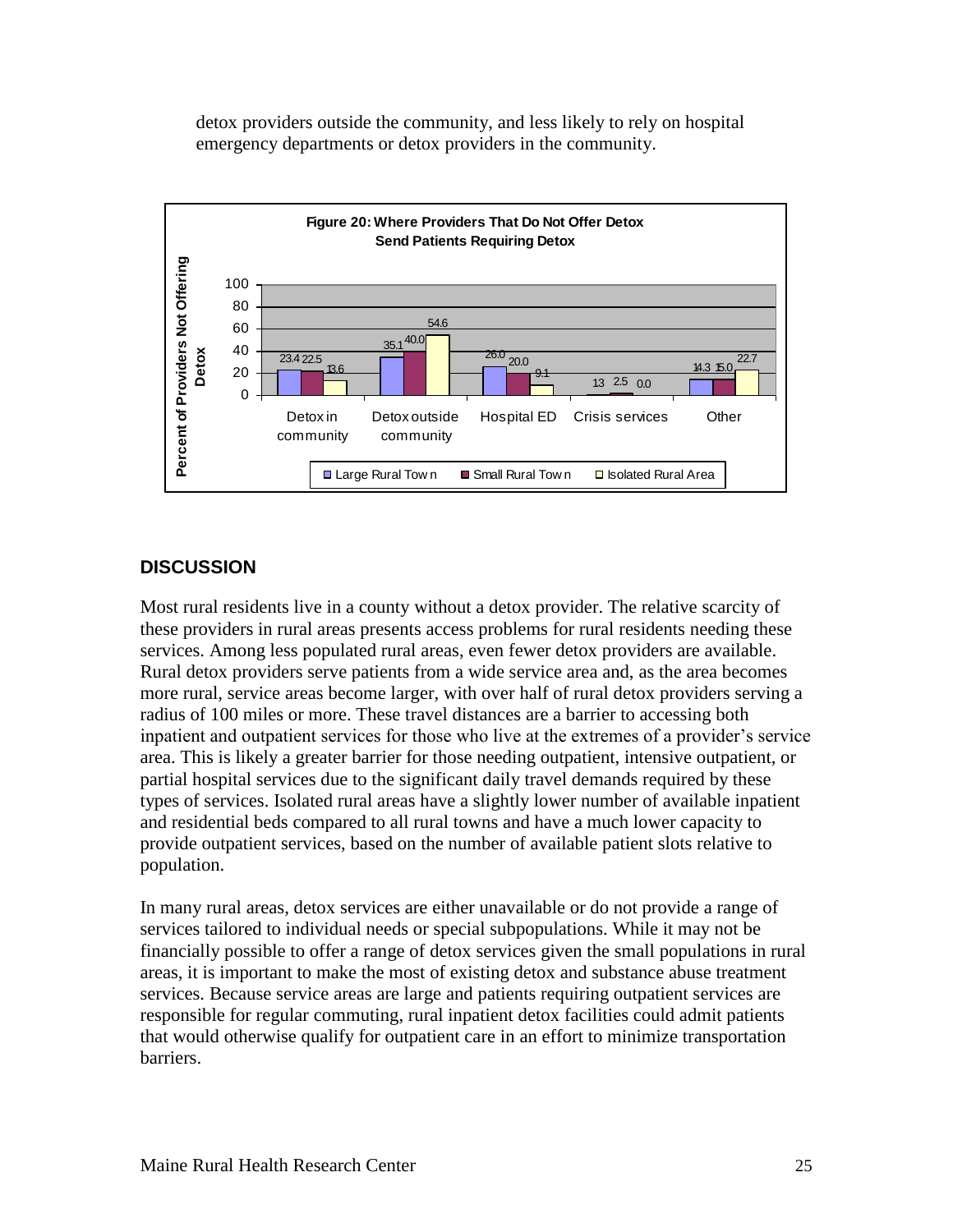In rural areas without a detox provider, most detox care is likely provided by emergency rooms and law enforcement agencies. A referral system should be designed and implemented, establishing links among rural health providers, community agents and detox and substance abuse providers outside the home community when the detox service area is relatively small (e.g., less than 35 miles). This referral system would establish agreements between communities without detox services and detox providers to transfer and serve patients. An informational booklet or website could provide fingertip access to inform providers where to find appropriate services for patients. A telehealth application could be considered for patients requiring less intensive services and could be useful in supporting detox within emergency rooms. Additionally, it is important to know what programs or initiatives currently exist in states and communities for providing detox services when providers are few and far away. Further study should examine what programs exist and how they work, such as a qualitative review, case studies, or a series of discussions with experts.

# <span id="page-31-0"></span>**CONCLUSIONS**

As a gateway to substance abuse treatment, it is important to facilitate access to detox services despite transportation issues or a lack of adequate capacity. Substance abuse has real social and economic costs, and treatment may result in savings based on improvements in health and functioning and reductions in crime.<sup> $27$ </sup> This suggests that consideration of the potential payoffs—in both social and economic terms—is appropriate when deciding how much to invest in detox services in rural areas.

Rural persons have limited access to detox services and, even where detox is available, the full range of professionally-recommended services is incomplete in rural areas. Travel distances to detox services are lengthy and access to specialty programs for patients with specific needs (e.g., adolescents) may be non-existent. Rural detox providers offer services for a wide range of substances, which may accommodate many patients. The challenge now is for policymakers to expand existing services and facilitate links between areas with detox services and areas without.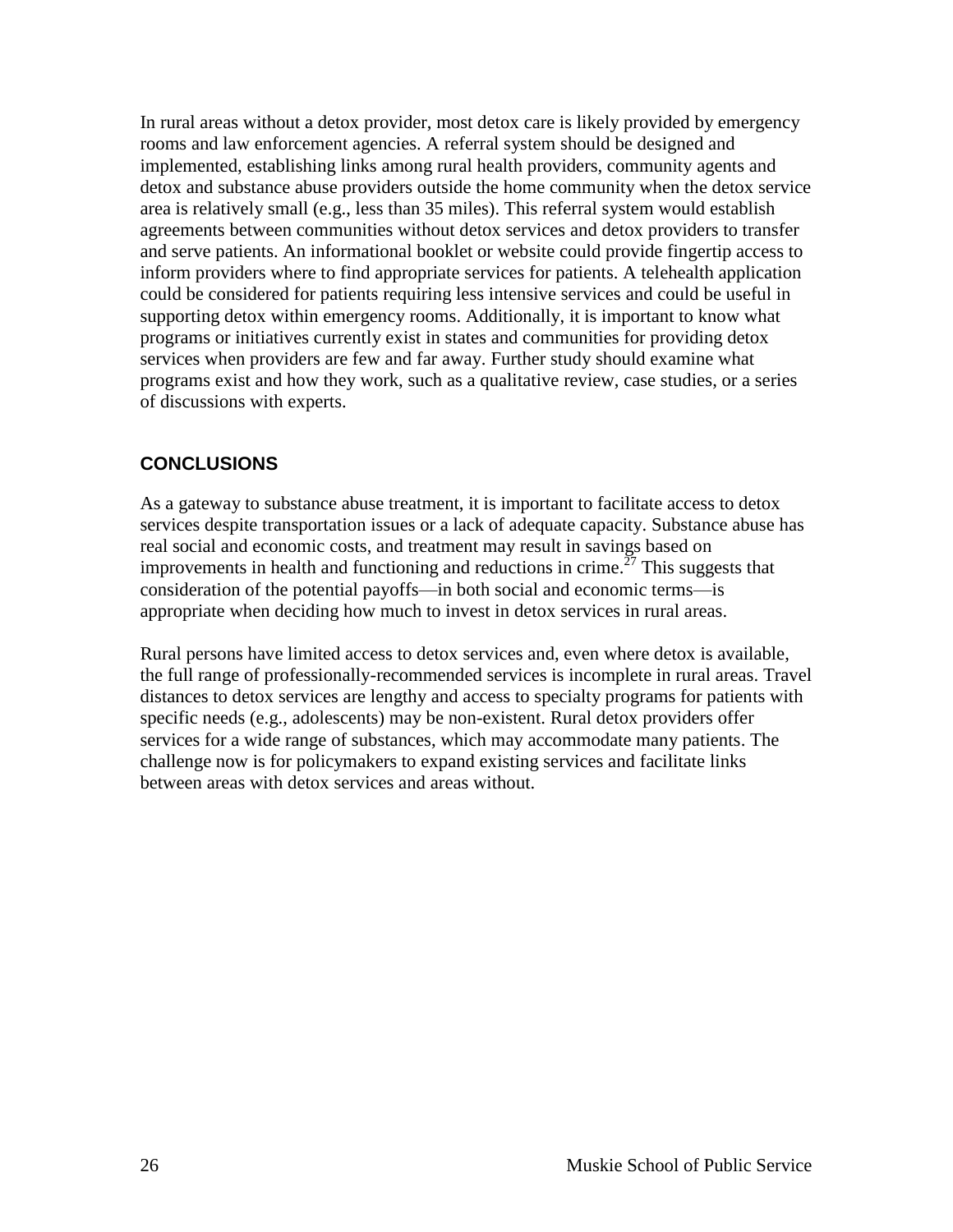# <span id="page-32-0"></span>**APPENDIX: Description of the Rural Urban Commuting Area Codes**

To identify facilities in rural areas, we linked facilities to the Version 2.0 Rural Urban Commuting Area (RUCA) codes developed by the WWAMI Rural Health Research Center and the Department of Agriculture's Economic Research Service. The RUCAs categorize census tracts at the sub-county level by urbanization, population density, and commuting patterns. For purposes of this analysis, we consolidated the non-metropolitan (rural) RUCAs into three categories based on their population size and major commuting patterns. These consolidations are summarized in the table below. Large rural towns are micropolitan areas (e.g., non-metropolitan towns) with a population of 10,000-49,999 or micropolitan areas with a primary commuting pattern to another micropolitan area and only low secondary commuting patterns to densely settled areas. Small rural towns are non-metropolitan (e.g., small towns) with a population of 2,500-9,999 or small towns with a primary commuting flow to another small town and only low secondary commuting patterns to densely settled areas or large rural towns. Isolated rural areas are non-metropolitan areas with a population of less than 2,500 with secondary commuting patterns to large or small rural towns and only low secondary commuting patterns to a densely settled area.

| <b>Large Rural Towns</b>                                                                                                                                               | <b>Small Rural Towns</b>                                                                                                                                                                                                                   | <b>Isolated Rural Areas</b>                                                                                                                                                                                                                                         |  |
|------------------------------------------------------------------------------------------------------------------------------------------------------------------------|--------------------------------------------------------------------------------------------------------------------------------------------------------------------------------------------------------------------------------------------|---------------------------------------------------------------------------------------------------------------------------------------------------------------------------------------------------------------------------------------------------------------------|--|
| 4 Micropolitan area core: primary<br>flow within an Urban Cluster (UC)<br>of 10,000 to 49,999 (large UC)<br>4.2 Secondary flow 10% to 30%<br>to an urbanized area (UA) | 7 Small town core: primary flow<br>within an Urban Cluster of 2,500<br>to 9,999 (small UC)<br>7.2 Secondary flow 30% to 50%<br>to a large UC<br>7.3 Secondary flow 10% to 30%<br>to a UA<br>7.4 Secondary flow 10% to 30%<br>to a large UC | 10 Rural areas: primary flow to a<br>tract outside a UA or UC<br>10.2 Secondary flow 30% to 50%<br>to a large UC<br>10.3 Secondary flow 30% to 50%<br>to a small UC<br>10.4 Secondary flow 10% to 30%<br>to a UA<br>10.5 Secondary flow 10% to 30%<br>to a large UC |  |
| 5 Micropolitan high commuting:<br>primary flow 30% or more to a<br>large UC<br>5.2 Secondary flow 10% to 30%<br>to a UA                                                | 8 Small town high commuting:<br>primary flow 30% or more to a<br>small UC<br>8.2 Secondary flow 30% to 50%<br>to a large UC<br>8.3 Secondary flow 10% to 30%<br>to a UA<br>8.4 Secondary flow 10% to 30%<br>to a large UC                  | 10.6 Secondary flow 10% to 30%<br>to a small UC                                                                                                                                                                                                                     |  |
| 6 Micropolitan low commuting:<br>primary flow 10% to 30% to a<br>large UC<br>6.1 Secondary flow 10% to 30%<br>to a UA                                                  | 9 Small town low commuting:<br>primary flow 10% to 30% to a<br>small UC<br>9.1 Secondary flow 10% to 30%<br>to a UA<br>9.2 Secondary flow 10% to 30%<br>to a large UC                                                                      |                                                                                                                                                                                                                                                                     |  |
| Note: All other RUCA categories were considered urban-focused (including categories 4.1, 5.1, 7.1, 8.1, and<br>10.1) and were not included in this analysis.           |                                                                                                                                                                                                                                            |                                                                                                                                                                                                                                                                     |  |

# **RUCA Consolidation Categories**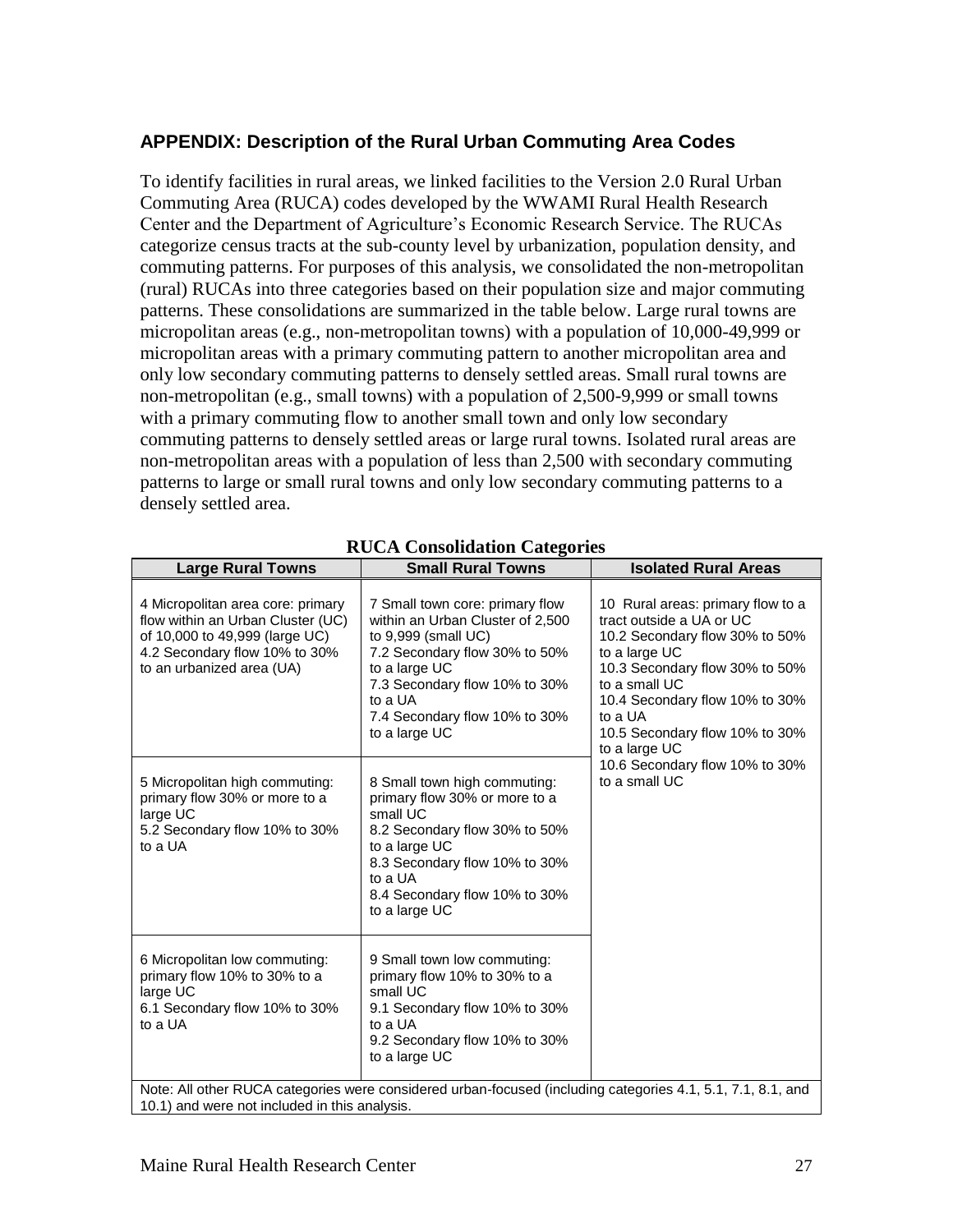#### <span id="page-33-0"></span>**REFERENCES**

- 1. American Society of Addiction Medicine. *American Society of Addiction Medicine's Patient Placement Criteria.* 2nd, Revised (ASAM PPC-2R). Chevy Chase, MD: ASAM; 2001.
- 2. Donnermeyer JF. Ohio Agricultural Research and Development Center. *The Economic and Social Costs of Drug Abuse Among the Rural Population in Rural Substance Abuse: State of Knowledge and Issues.* Rockville, MD: National Institute on Drug Abuse (DHHS/PHS); May 1997.
- 3. Harwood H, Fountain D, Livermore G. Economic Costs of Alcohol and Drug Abuse in the United States, 1992. Rockville, MD: National Institute on Alcohol Abuse and Alcoholism (DHHS); 1998.
- 4. Rajkumar AS. Drug Abuse, Crime Costs, and the Economic Benefits of Treatment. *Journal of Quantitative Criminology.* 1997; 13:291-323.
- 5. Center for Substance Abuse Treatment. *Detoxification and Substance Abuse Treatment.* (DHHS Publication No. SMA 06-4131). Rockville, MD: Substance Abuse and Mental Health Services Administration; 2006. Treatment Improvement Protocol; Series 45.
- 6. Lenardson JD, Gale JA. *Distribution of Substance Abuse Treatment Facilities Across the Rural-Urban Continuum.* (Working Paper #35). Portland, ME: University of Southern Maine, Muskie School of Public Service, Maine Rural Health Research Center; October 2007.
- 7. Rawson RA, Anglin MD, Ling W. Will the Methampetamine Problem Go Away? *J Addict Dis.* 2002; 21:5-19.
- 8. Conway, AC. *A Public Health Strategic Plan to Address Opiate Abuse and Overdose: a Report From the MCPH/MPHA/OSA Opiate Abuse and Overdose Project.* Augusta, ME: Maine Center for Public Health and Maine Public Health Association; 2002.
- 9. Substance Abuse and Mental Health Services Administration (SAMHSA)*Results From the 2004 National Survey on Drug Use and Health: National Findings.* (DHHS Publication No. SMA 05-4062). Rockville, MD: Office of Applied Studies, SAMHSA; 2005. NSDUH Series H-28.
- 10. Lambert D, Gale JA, and Hartley D. Substance Abuse by Youth and Young Adults in Rural America. *J Rural Health.* 2008, Summer; 24:221-8.
- 11. Hartley D. *Substance Abuse Among Rural Youth: A Little Meth and a Lot of Booze.*  (Research & Policy Brief No. 35A). Portland, ME: University of Southern Maine, Muskie School of Public Service, Maine Rural Health Research Center; June 2007.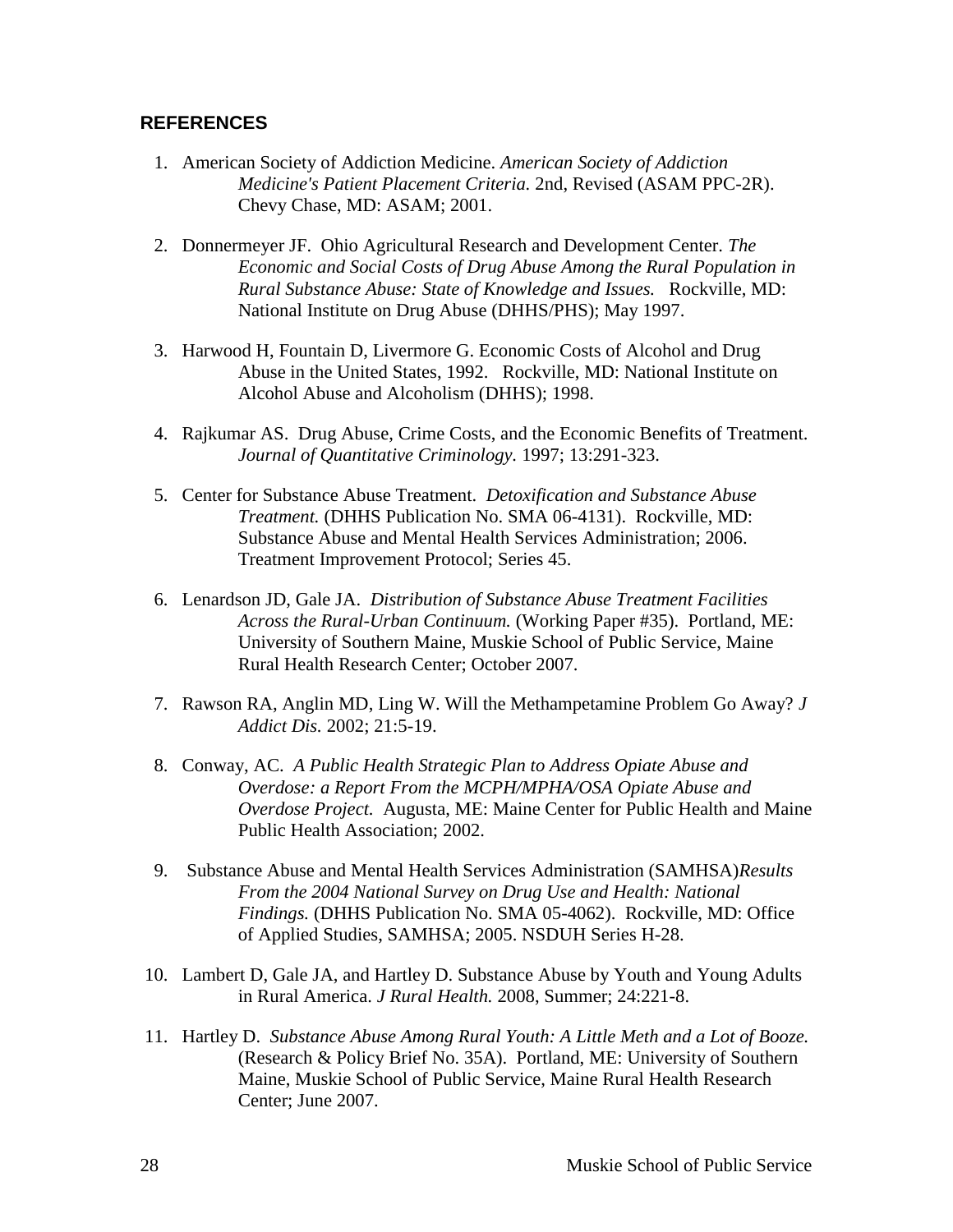- 12. Hustey FM, Meldon SW. The Prevalence and Documentation of Impaired Mental Status in Elderly Emergency Department Patients. *Ann Emerg Med.* 2002; 39:248-253.
- 13. Hazlett SB, McCarthy ML, Londner MS, and Onyike CU. Epidemiology of Adult Psychiatric Visits to US Emergency Departments. *Acad Emerg Med.* 2004; 11:193-195.
- 14. Substance Abuse and Mental Health Services Administration. *I-SATS Guidelines.*  Rockville, MD: SAMHSA; September 2008.
- 15. Lenardson JD, Gale JA. *Distribution of Substance Abuse Treatment Facilities Across the Rural-Urban Continuum.* (Research & Policy Brief No. 35B). Portland, ME: University of Southern Maine, Muskie School of Public Service, Maine Rural Health Research Center; February 2008.
- 16. Johnson D. *Policing a rural plague: Meth is ravaging the midwest - Why it's so hard to stop.* [Web Page]. 2004, March 8.
- 17. Drug and Alcohol Services Information System. *Distance to Substance Abuse Treatment Facilities Among Those With Alcohol Dependence or Abuse.*  (The Dasis Report). Arlington, Virginia: Office of Applied Studies, Substance Abuse and Mental Health Services Administration; 2002. http://oas.samhsa.gov/2k2/distance/distance.htm
- 18. Hartley D, Korsen N, Bird D, and Agger M. Management of Patients With Depression by Rural Primary Care Practitioners. *Arch Fam Med.* 1998; 7:139-145.
- 19. Albrecht S, Amey C, and Miller M. Patterns of Substance Abuse Among Rural Black Adolescents. *Journal of Drug Abuse Issues.* 1996; 26:751-781.
- 20. Institute of Medicine. *Broadening the Base of Treatment for Alcohol Problems.*  Washington, DC: National Academy Press; 1990.
- 21. National Institutes of Health. *Principles of Drug Addiction Treatment: a Research-Based Guide. Principles of Effective Treatment.* 1999.
- 22. Gastfriend DR, Mee-Lee D. The ASAM Patient Placement Criteria: Context, Concepts and Continuing Development. In: Gastfriend DR, Editor. *Addiction Treatment Matching: Research Foundations of the American Society of Addiction Medicine*. Binghamton, NY: The Haworth Medical Press; 2004.
- 23. O'Toole TP, Freyder PJ, Gibbon JL, et al. ASAM Patient Placement Criteria Treatment Levels: Do They Correspond to Care Actually Received by Homeless Substance Abusing Adults? *J Addict Dis.* 2004; 23:1-15.